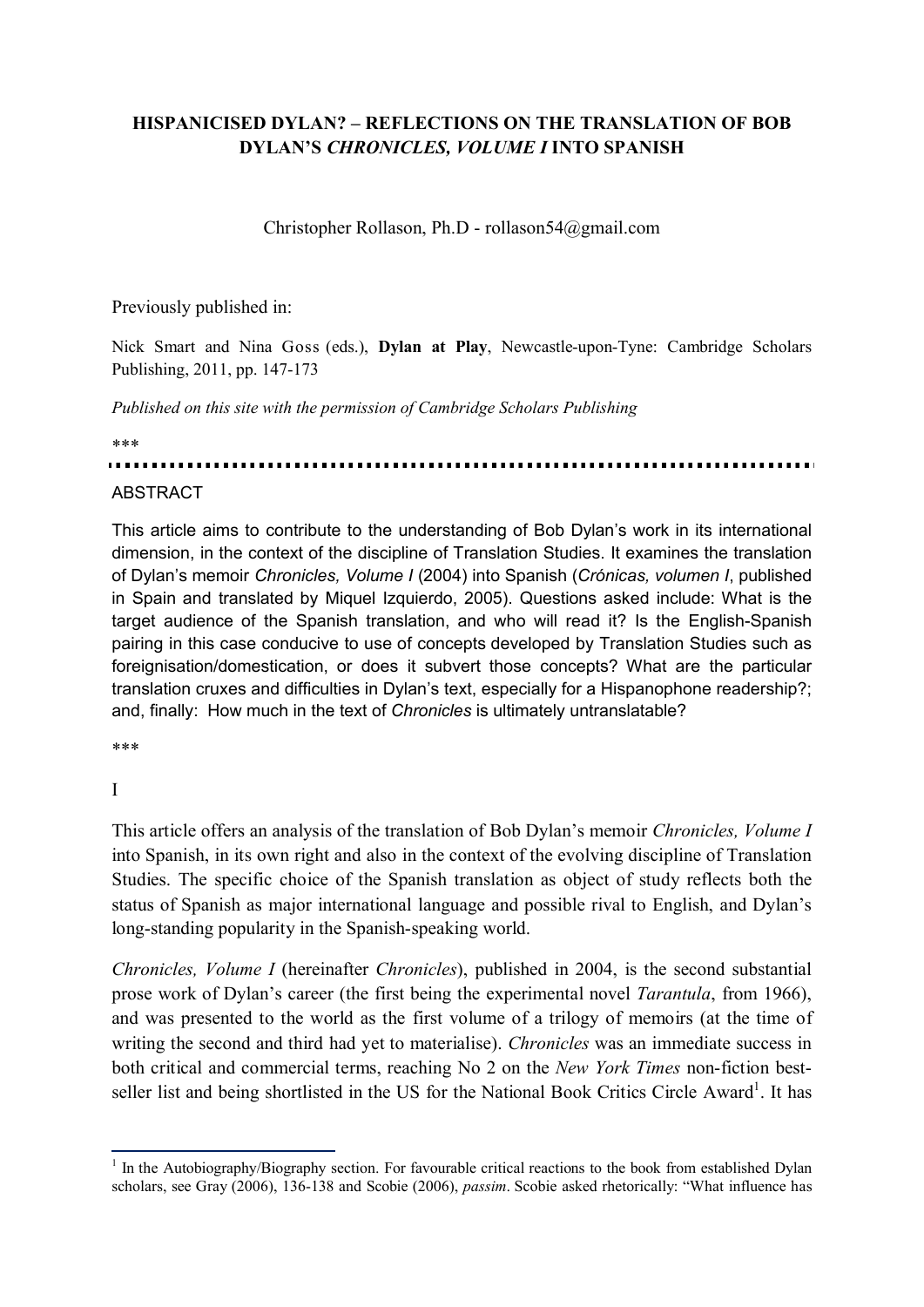been translated into, apart from Spanish, the following languages: Bulgarian, Catalan, Chinese (twice, in China and Taiwan), Croatian, Czech, Danish, Dutch, Finnish, French, German, Greek, Hebrew, Hungarian, Italian, Japanese, Norwegian, Polish, Portuguese (twice, in Brazil and Portugal), Russian, Serbian, Slovene and Swedish (making 23 languages apart from English, and [2](#page-1-0)5 translations)<sup>2</sup>. The Spanish version, *Crónicas, volumen I (hereinafter Crónicas)*, translated by Miquel Izquierdo, was published in Barcelona, Spain, by Global Rhythm Press, in 2005 (the Catalan translation, by Toni Cardona, was issued by the same publisher, also in 2005). The present essay is, obviously, concerned with the Spanish version only, but some reference will be made to the recently published discussion by the book's Italian translator, Alessandro Carrera, of his own version (Carrera  $2009$ )<sup>[3](#page-1-1)</sup>.

## II

 $\overline{a}$ 

As far as previous translations of Dylan into Spanish are concerned, *Tarantula* has, a shade surprisingly perhaps, been rendered into that language no less than four times, once in Argentina and thrice in Spain. For the lyrics, the process of translation began with the twovolume set *Escritos, Canciones y Dibujos*, in versions by Carlos Álvarez and published by Editorial R. Aguilera/Ediciones Castilla (Madrid) in 1975. This was an officially authorised, bilingual Spanish/English volume, rendering all of Dylan's 1973 volume *Writings and Drawings*, prose texts included, plus the subsequent lyrics up to *Blood on the Tracks*. A slimmed-down version of the Álvarez translations (reduced to the songs from the main albums) was later issued by Editorial Fundamentos (Madrid) in two volumes - again bilingual - entitled *Canciones 1* and *Canciones 2* and published in 1984 and 1985 respectively. For more than two decades there was no further authorised lyrics translation. The gap was filled in 1999 by the volume *Del Huracán a las Tierras Altas: Escritos y canciones 1975-1997*, covering the period from *Desire* to *Time out of Mind*, translated by Antonio Iriarte and Francisco García and published in Valencia by Masked Tortilla Productions. This translation received authorisation from Dylan's copyright administrators, but at the cost of two somewhat stringent conditions: no English parallel text, and a severely restricted print-run (it appeared as a limited edition of 250 copies). It was a rather more professional volume than the Álvarez effort, but the conditions imposed deprived it a priori of two of the earlier translation's practical advantages, namely bilingual format and ready availability<sup>[4](#page-1-2)</sup>. The picture has since been updated with the appearance in 2007 of the officially sanctioned (bilingual and annotated) Spanish translation of *Lyrics 1962-2001* – published as *Letras 1962-2001* by (again) Global Rhythm, jointly with Alfaguara of Madrid, and (again) (cotranslated by Miquel Izquierdo, in collaboration with Juan Moreno. It may be noted that all these versions of Dylan's lyrics have appeared in Spain: there does not appear to be any lyrics translation originating in Latin America (nor, to date, has there been systematic translation of the lyrics into Catalan).

Before entering on a detailed discussion of the translation in question, it is necessary to situate the two texts, *Chronicles* and *Crónicas*, as, respectively, an English-language original and a translation intended for a Spanish-speaking readership. To start with the original, it

the appearance of *Volume One* had upon our attempts to enjoy, follow, analyse, or account for Dylan's art and career?" (Scobie, 1) - the implied answer being, of course: incalculable!

<span id="page-1-0"></span><sup>&</sup>lt;sup>2</sup> My thanks to Arie de Reus for providing information on the book's translation history.

<span id="page-1-1"></span><sup>3</sup> Carrera has also translated *Lyrics 1962-2001* and (with Santo Pettinato) *Tarantula* into Italian: for details, see Carrera (2009), 104.

<span id="page-1-2"></span><sup>&</sup>lt;sup>4</sup> For a detailed examination of this translation, see my review (Rollason 2000).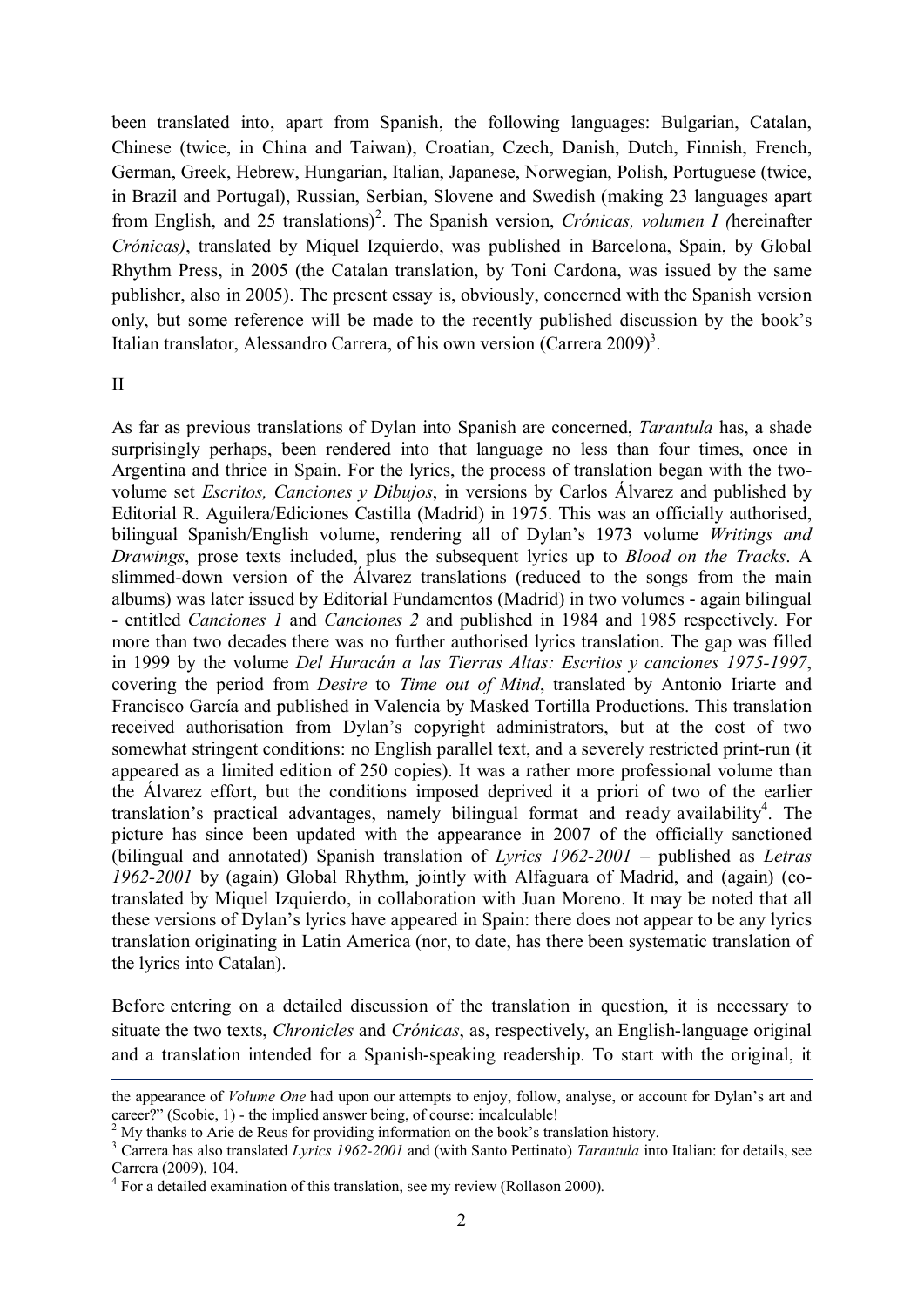should be sufficiently obvious that *Chronicles* is in the first place a product of the culture (however defined) of the United States, alongside the British one of the two linguistically and cultural dominant subsets of an English-speaking world that is itself larger than the sum of those two countries; that a British reader, as also one from Australia, South Africa, etc, will not perceive certain American constructions or colloquialisms as immediately "natural" or "accessible", and the book will thus exert a certain strangeness effect even within Anglophone culture; and that the "American culture" which produced *Chronicles* is itself far from being homogeneous, recalling the enormously complex ethnic make-up of US society and, indeed, Bob Dylan's own non-WASP, Ukrainian-Jewish origins. Furthermore, this book will be read by readers of English who are not native speakers – by users of English as a second language in, say, India or Singapore, and (Dylan here perhaps constituting a special case) by Dylan fans worldwide who are not native or second-language speakers of English but have grown up listening to their idol's songs in English and may prefer to read his memoir in the original rather than in their own language.

In the case of the recipient culture (or cultures), it is important to stress that any notion of a homogeneous "Spanish", "Hispanic" or "Hispanophone" readership is a false simplification. The present translation is published in Barcelona and intended for a market located in the first place in Spain. Appearing under a Spanish imprint, it is also exportable to up to eighteen Latin American republics plus, potentially, the Hispanic communities in the US, as well as expatriate Hispanophone communities in Europe and elsewhere. However, it should already be clear that the very terms "Spain" and "Hispanic" give rise to discontinuities that complicate the definition of the cultures of both origin and destination.

*Chronicles* has been translated in Spain by a Spanish translator (albeit with a Catalan first name, Miquel), and, while the aim is no doubt to deploy a Spanish that is equally comprehensible to Latin American readers in the framework of international standard Spanish, it is evident that idioms and colloquialisms are likely to be rendered by their equivalents as used in Spain, and thus may not appear as particularly "familiar" or "ours" to a reader in Buenos Aires or Bogotá (it should be stressed nonetheless that, unlike in the case of Portuguese, there is only *one* Spanish-language version of *Chronicles* – in other words, the differences between variants of Spanish are *not* so great as to make a version translated in Spain in any way unreadable or unsaleable in Mexico, Chile or wherever). Even so, and even considering the peninsular readership alone, the very concepts of "Spain" and "Spanish" emerge as problematic: Spain has not one but four official languages - Spanish, Catalan, Galician and the non-Romance Basque - and many inhabitants of some of what are called the "nations and regions of the Spanish state" view the terms "España" and "el español" as politically incorrect and insist on using "el Estado español" ("the Spanish state") and "el castellano" (Castilian)<sup>[5](#page-2-0)</sup>. This linguistic pluralism or particularism affects the translation

<span id="page-2-0"></span> $\overline{a}$ <sup>5</sup> For present purposes, the main case in point is Catalan (since *Chronicles* has been translated into that language). Catalan, a Romance language as old as Spanish, is the co-official language with Spanish in three regions of Spain (Catalonia, the Balearic Islands and – under the name Valencian – the Valencia region). It is also spoken in the French region of Languedoc-Roussillon, in Andorra (of which mini-state it is the sole official language), and in the locality of Alghero in Sardinia (Italy). Catalan was banned under General Franco in the aftermath of the Spanish Civil War. In today's Catalonia, it is in numerous contexts considered more important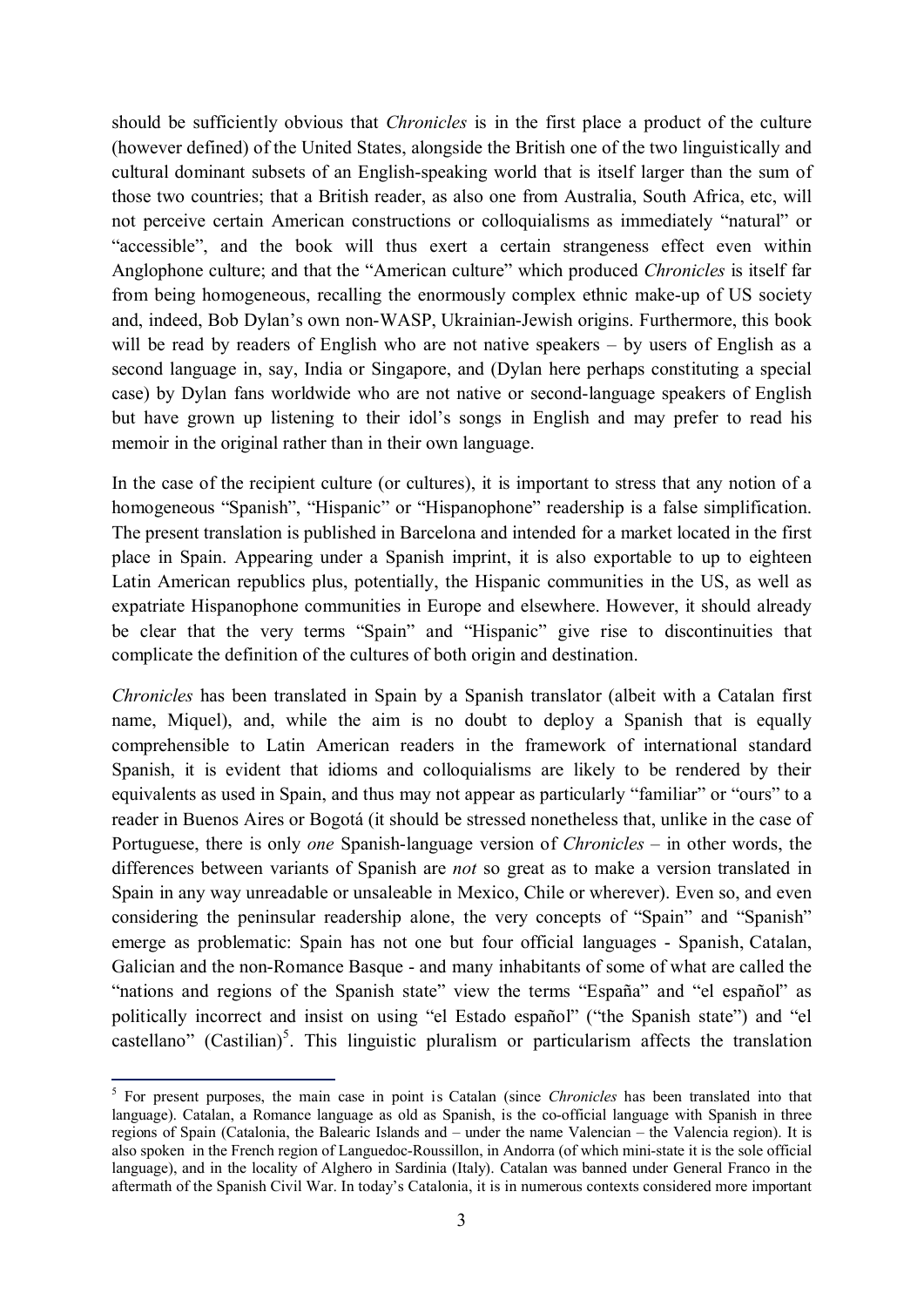market in Spain, especially in Catalonia, where the Spanish version of a foreign-language book often has to compete with the Catalan version, and it is not uncommon for both language versions to appear simultaneously. In the case of *Crónicas*, indeed, the Catalan translation (*Cròniques*, *Volum 1*, translated by Toni Cardona, Barcelona: Global Rhythm Press, 2005) - interestingly enough, issued by the same publisher as the Spanish version – appeared at much the same time. In a further twist, a Catalan (or Basque or Galician) who reads *Crónicas* will be reading it not as a first-language but a second-language speaker of Spanish. In Latin American countries too, indigenous languages such as Quechua in Peru also constitute some readers of a Spanish translation as second-language readers. Matters are further complicated by the existence of a Hispanophone readership in the United States, a country which directly incorporates a part of Latin America in the form of Puerto Rico, and is home to a large (and growing) Hispanic population of Mexican, Cuban and other origins. US Hispanics who choose to read Dylan's memoir in Spanish rather than English will be reading a version in their language of origin of a product of the larger culture which surrounds them – an American culture which, given their minority/migrant status but also allowing for varying degrees of integration, is simultaneously 'home' and 'not-home', familiar and alien. All this should remind us that translation is never a neutral or transparent act.

Despite these complexities, a factor that also needs to be stressed is Bob Dylan's objective and undoubted long-term popularity across the Spanish-speaking world. The depth and durability of the singer-songwriter's reception in Hispanophone circles is attested by multiple elements: his repeated concert tours in Spain and Hispano-America (he has played Mexico, Argentina, Uruguay and Chile), numerous cover versions of his songs in Spanish (and in other languages used in Spain including Catalan, Galician and Asturian), avowed confessions of influence from Hispanophone musicians, favourable press coverage over decades, Dylan books in Spanish (original and translated), Spanish-language fanzines, and, indeed, university seminars on his work (in the last few years, in Peru, Bolivia and Spain). Less-trodden roads also link Dylan to the Hispanic world in unexpected ways: "Blowin' in the Wind", transformed with all but unrecognisable lyrics into the Catholic hymn "Sabemos que vendrás" ("We know you will come"), has become a regular presence in the liturgy of Latin American congregations in Mexico, Bolivia and elsewhere. Something of this Hispano-Dylan reality has been charted, for Spain, in Francisco García's book of 2000, *Bob Dylan en*  España: Mapas de carretera para el alma<sup>[6](#page-3-0)</sup> and, for the Hispanic world as a whole, in my own article, published in *Oral Tradition* in 2007, "'Sólo Soy Un Guitarrista': Bob Dylan in the Spanish-Speaking World—Influences, Parallels, Reception, and Translation" [7](#page-3-1) . *Crónicas* itself was extremely well received on publication in 2005 by the national press in Spain<sup>[8](#page-3-2)</sup>, which multiplied favourable reviews; the book was also mentioned in the citation for the prestigious Prince of Asturias Prize for the Arts, awarded to Dylan in Spain in 2007<sup>[9](#page-3-3)</sup>. Our

than Spanish, which is often treated as a foreign language. Language thus comes to serve political nationalism : this can be the case in Barcelona, the place of publication of both the Spanish and the Catalan translation of *Chronicles*.

<span id="page-3-0"></span><sup>6</sup> See my review of this book (Rollason 2001). The title translates: *Bob Dylan in Spain: Roadmaps for the Soul.*

<span id="page-3-1"></span><sup>&</sup>lt;sup>7</sup> *Oral Tradition* has been an on-line-only journal since 2007. A longer version of my study is available on-line under the title "Guitars and Tarantulas: The Spanish-Speaking World and the Work of Bob Dylan" (Rollason 2007b).

<span id="page-3-2"></span><sup>&</sup>lt;sup>8</sup> See Manrique (2005), Fresán (2005), Krmpotic (2005). For a Peruvian review (also very favourable) of the original English-language *Chronicles*, see Klingenberger (2004).

<span id="page-3-3"></span><sup>9</sup> For this prize and event, see Rollason (2007a).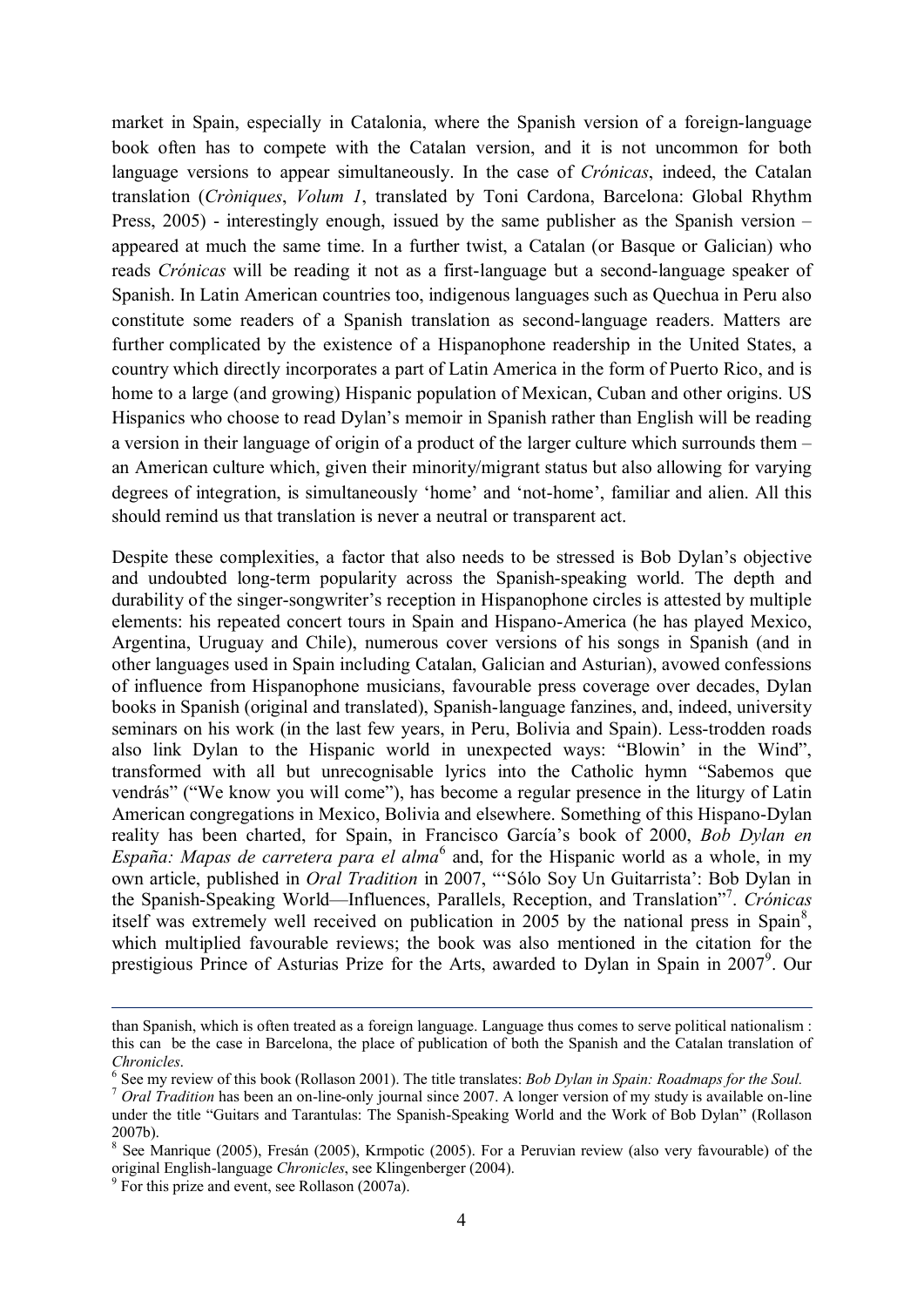detailed analysis of the translation of Dylan's memoir will inevitably be coloured by this awareness of the degree to which Dylan's work has permeated Hispanophone culture..

The nature of *Chronicles* as text requires comment, since a successful translation strategy will necessarily be predicated on the characteristics of the source text, among them genre, style and intertextuality. Dylan's book is not exactly a conventional autobiography, and – following Michael Gray<sup>[10](#page-4-0)</sup> - I have preferred throughout this essay to call it a memoir instead. *Chronicles* refuses to conform to two of the expected features of an autobiography, namely linearity and completeness. Its narrative describes a non-chronological circle, starting in 1961-62 (chapters 1 and 2), jumping to 1970 (chapter 3) and 1989 (chapter 4) and then returning to 1961-62 for the final chapter (starting at an earlier time-point than chapter 1). The most celebrated events in Dylan's career are almost all left out, and the two albums whose making is described in detail – *New Morning* in chapter 3 and *Oh Mercy* in chapter 4 – are neither of them among his best-known works. The future volumes 2 and 3, if they materialise, may be expected to follow a similar pattern (Dylan has talked of volume 2 including chapters on the celebrated *Blonde and Blonde* album from 1966 and 1990's much more obscure *Under the Red Sky*), and a complete three-volume *Chronicles* would be likely to resemble a mosaic or a jigsaw, not a straight line from A to Z. In addition and as critics have pointed out in detail<sup>[11](#page-4-1)</sup>, the dividing-line between fact and fiction in Dylan's narrative is problematic, and while many details may be approximately or genuinely true it does not follow that they photographically reproduce what "actually" happened. Stylistically, *Chronicles* may be described as a hybrid of oral and written, informal and formal registers that will inevitably challenge the translator (the book's Italian renderer, Alessandro Carrera, speaks of "the strangeness of Dylan's prose" and of how he "writes the way he sings", characterising him as "an 'oral' writer")<sup>[12](#page-4-2)</sup>. Dylan's book has its evident stylistic models: there is a visible influence from the "hard-boiled" style made famous by Raymond Chandler (short sentences, lack of ornamental adjectives, paucity of connectives) $13$ , and behind the young Dylan's laconically recalled observation of New York places and characters there is, surely, an even younger voice, that of J.D. Salinger's Holden Caulfield<sup>[14](#page-4-4)</sup>. In addition, *Chronicles* is a book liberally strewn with intertextual references, to Dylan's own songs of course but also to an enormous range of works by others, literary, musical and more. Beyond this and as with the recent albums *"Love and Theft*" (which draws on Japanese writer Junichi Saga) and *Modern Times* (which quotes Ovid and Confederate poet Henry Timrod), Dylan's book has been discovered – thanks notably to the indefatigable Scott Warmuth<sup>[15](#page-4-5)</sup> - to contain a substantial number of embedded quotations from other works - transformed by context yet close-to-call in their resemblance - ranging from a shelf of novels by Jack London through a

<span id="page-4-0"></span><sup>&</sup>lt;sup>10</sup> See Gray (2006), 137 : "it clearly *isn't* an autobiography but that lesser and more reasonably partial thing, a memoir, and never claims to be more".

<span id="page-4-1"></span> $11$  See, for instance, Clinton Heylin (2005), quoted in Gray (2006), 137.

<span id="page-4-2"></span> $12$  Carrera (2009), 100, 102, 85.

<span id="page-4-3"></span><sup>&</sup>lt;sup>13</sup> On this point, we may also note a recent stylistic comparison of Dylan with another 'hard-boiled' exponent, Damon Runyon (Whitehouse 2010).

<span id="page-4-4"></span><sup>&</sup>lt;sup>14</sup> Carrera suggests the Salinger comparison, and also posits stylistic analogies with Ernest Hemingway, Jack Kerouac and Saul Bellow (Carrera 101-102).

<span id="page-4-5"></span> $15$  Cf. Scott Warmuth's contribution to this volume (SPECIFY)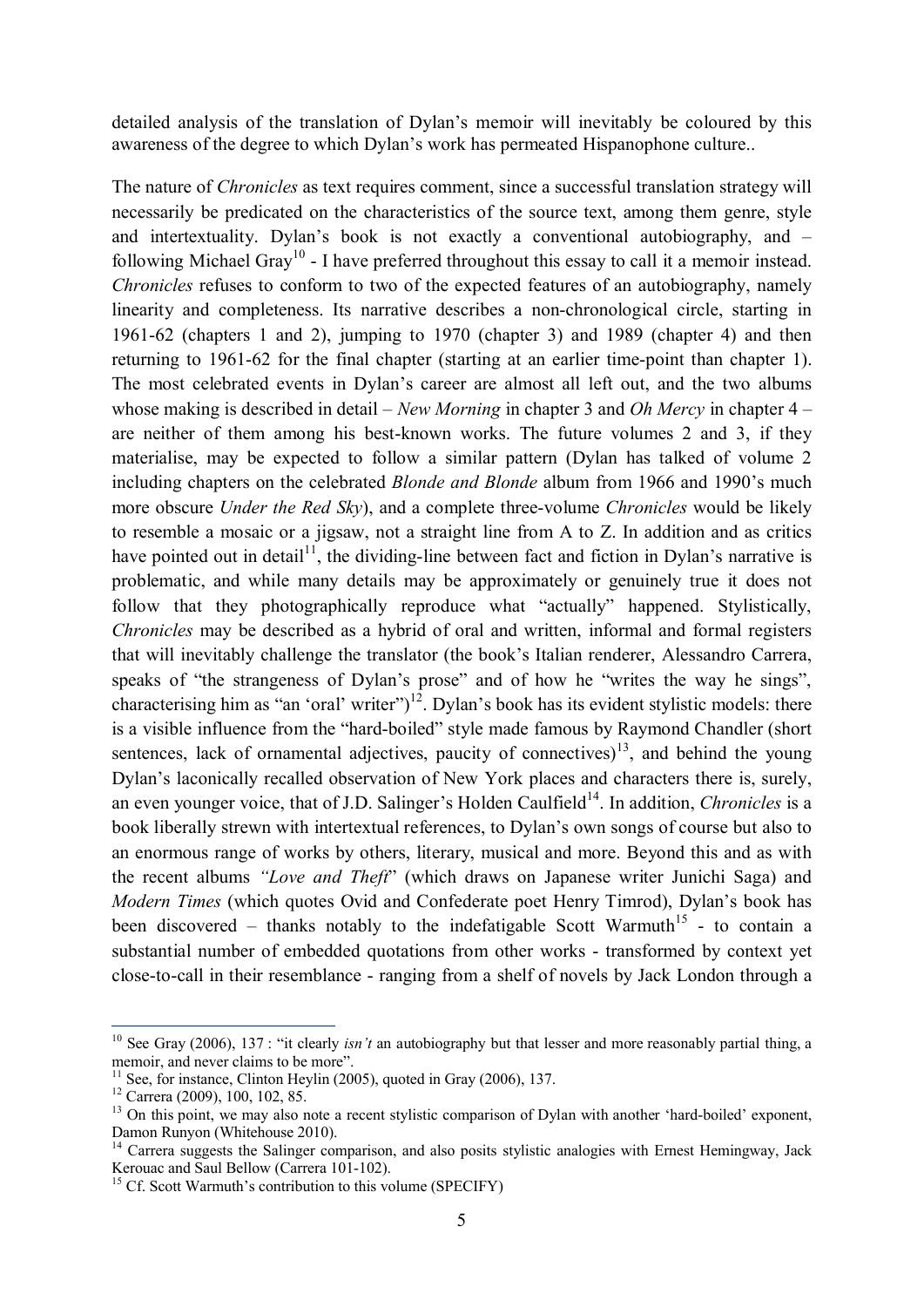guidebook to New Orleans and historical works on the US Civil War<sup>[16](#page-5-0)</sup>. The very title too, has intertextual implications, going so far as to evoke biblical authority, since 1 Chronicles and 2 Chronicles are books of the Old Testament. All in all, the nature of the source text is such as to make it likely to pose, from the beginning, any number of potential headaches for its translator into any language.

Nonetheless, in strictly physical and material terms, if we place the two hardbacks *Chronicles* and *Crónicas* side by side we will note immediately that the translation is offered and marketed as the absolute double of the original. *Crónicas* has a dust jacket identical on both sides to that of *Chronicles* and a word-for-word translation (in no way localised) of the blurb. The font and font size are the same, and if the page count differs (*Crónicas* ends at page 300 and *Chronicles* at page 293), that is only because the original fails to paginate the front matter, which in the Spanish version receives page numbers, the former thus beginning at page 3 and the latter at page 11. *Crónicas* has no introduction, no Translator's Note and no glossary: a mere two translator's footnotes (if I have counted correctly) constitute the sole, minor variation on the original. There is surely a conception of translation behind all this: comparison of the two volumes suggests a notion on the translator's part that the aim of a translation is to resemble the original as much as possible.

III

It will now be useful to examine certain contemporary tendencies in the academic study of translation, which we may then go on to juxtapose, explicitly or implicitly under our critical microscope, with what might actually be happening in this particular translation. Translation Studies as a fully-fledged academic discipline, complete with undergraduate and graduate courses, manuals, chairs and conferences, is a relatively new subject area which came into being only around 1980, but has developed fast over its three decades of existence – in parallel with other "new" disciplines such as postcolonial studies and postcolonial studies, which in some ways it resembles. Translation as an activity had, of course, nonetheless been subject to conceptual interrogation by writers and academics in earlier times, and we may here go back briefly to some of the predecessors of today's academic trends in the field.

One of the great thinkers of the twentieth century, Walter Benjamin - a name cited with reverence in Translation Studies circles even though he produced only a sliver of reflections on the subject, essentially in two essays – argued philosophically in favour of an ontological equality of source and translated texts. For Benjamin, translation is a matter not of similarity or identity (translated text copies source text) but of affinity in difference (translated text and source text are two objects that are separate yet akin and equal in value). In his early, esoteric text "On Language as Such and on the Language of Man" (1916), he affirms: "Translation attains its full meaning in the realisation that every evolved language … can be considered as a translation of all the others"<sup>[17](#page-5-1)</sup>, perceiving translation as a succession not of similarities but of transformations, and thus pointing towards a vision of source and translated text as equal

<span id="page-5-0"></span><sup>&</sup>lt;sup>16</sup> Warmuth states variously: "Dylan has hidden many puzzles, jokes, secret messages, secondary meanings, and bizarre subtexts in his book" (2010a, 71); "The masterstroke in *Chronicles: Volume One* is that Dylan incorporated an initially visible second book beneath its surface" (83); "I've discussed Dylan's use of the words of others with a number of people and they all agree that Dylan is indeed up to something" (2010b).

<span id="page-5-1"></span><sup>17</sup> Benjamin (1979), 117.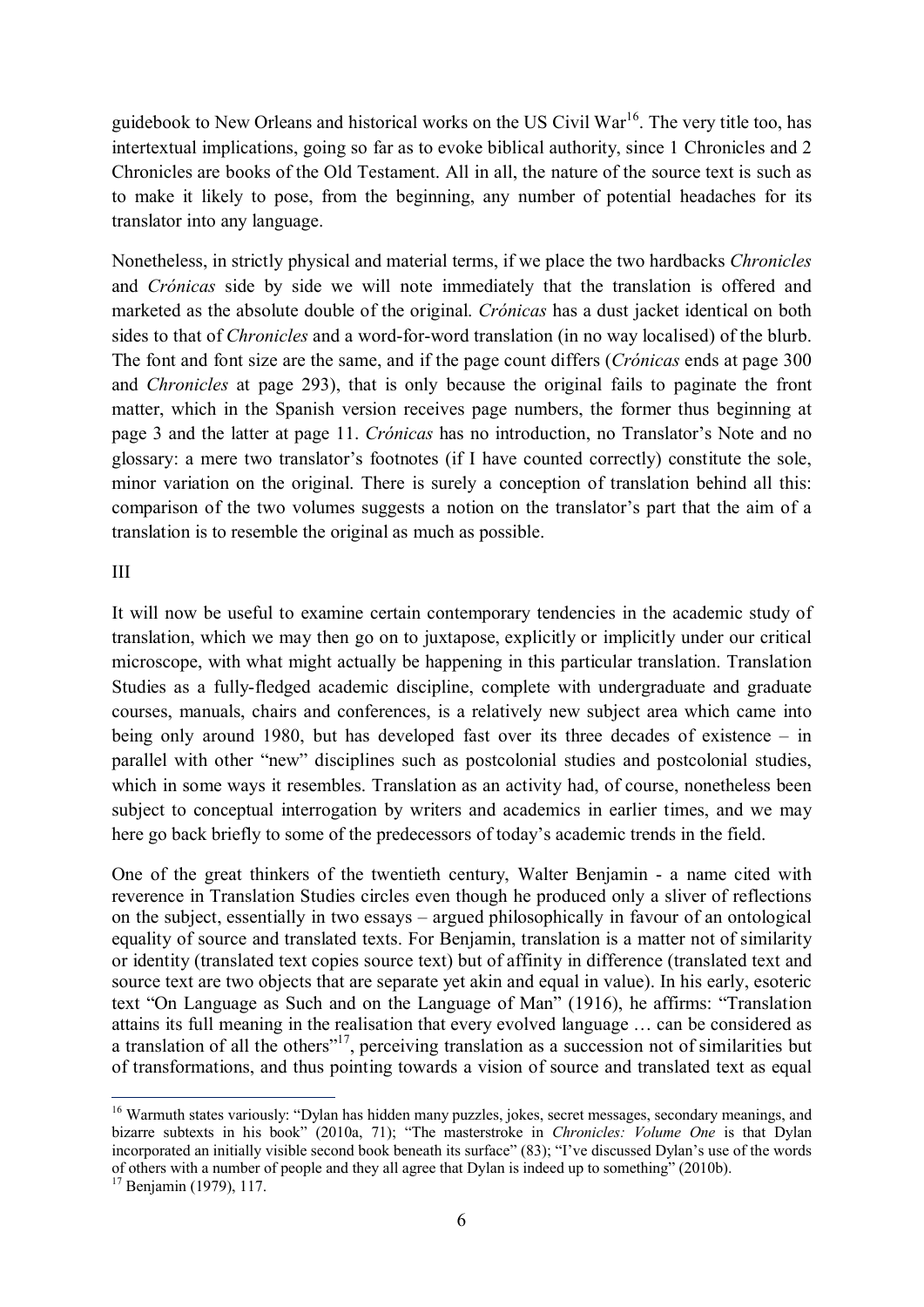on the level of being. In the better-known essay "The Task of the Translator"  $(1923)^{18}$  $(1923)^{18}$  $(1923)^{18}$ , he further develops this insight, arguing against the notion of a translation as a mere simulacrum of the original: "a translation, instead of resembling the meaning of the original, must lovingly and in detail incorporate the original's mode of signification, thus making both the original and the translation recognizable as fragments of a greater language<sup> $19$ </sup> – a position which points towards a concept of translation as a form of dialogue.

The issue of the relationship between source and translated texts is closely bound up with an antithesis which, though no new invention, today receives much attention in Translation Studies, namely that between the *domestic* and the *foreign*. Benjamin's comments here are significant. In "The Task of the Translator", he approvingly quotes an earlier commentator, Rudolf Pannwitz, who, writing in 1917, said: "Our translations, even the best ones, proceed from a wrong premise. They want to turn Hindi, Greek, English into German instead of turning German into Greek, Hindi, English. (…) The basic error of the translator is that he preserves the state in which his own language happens to be instead of allowing his language to be profoundly affected by the foreign tongue. (….) [Rather], he must expand and deepen his language by means of the foreign language"<sup>[20](#page-6-2)</sup>.

This Benjamin-Pannwitz position looks both forwards and backwards, to the theories of Friedrich Schleiermacher in the early nineteenth century and Lawrence Venuti in our own day. In his influential essay of 1813, "On the Different Methods of Translating", Schleiermacher argued that in translation strategy "there are only two possibilities. Either the translator leaves the author in peace as much as possible and moves the reader toward him; or he leaves the reader in peace as much as possible and moves the writer toward  $\text{him}^{21}$  $\text{him}^{21}$  $\text{him}^{21}$ . He preferred the former option - i.e. the translator highlights the otherness of the translated text, by "striving to adhere so closely to the foreign text as his own language allows". For Schleiermacher, if this method obliges the reader to make more effort and may yield translations that appear "harsh and stiff"<sup>[22](#page-6-4)</sup>, it is certainly superior to the other, less demanding approach. The latter, aiming at "lightness and naturalness of style"<sup>[23](#page-6-5)</sup> and seeking to "spare its reader all exertion and toil $1^{24}$  $1^{24}$  $1^{24}$ , smooths over the alien features of the foreign-language text, insouciantly omits or replaces whole passages, and risks occluding the differences between what we would now call source and target languages (and, we should add, the cultures behind them).

Schleiermacher's notion of the "two methods" has been taken up by a whole school of latterday translation theorists who have named them, respectively, *foreignisation* (typically seen, as George Orwell, would put it, as four-legs-good) and *domestication* (seen as, again in

<span id="page-6-0"></span> $\overline{a}$ <sup>18</sup> This essay was originally published as a preface to Benjamin's own translation of poems by Baudelaire (*Tableaux parisiens*), and is therefore not purely theoretical in scope, seeking also to justify its author's own translation practice.

<span id="page-6-1"></span><sup>19</sup> Benjamin (1973), 78.

<span id="page-6-2"></span><sup>20</sup> Rudolf Pannwitz, *Die Krisis der Europäischen Kultur* (*The Crisis of European Culture*, 1917), quoted in Benjamin (1973), 80-81.

<span id="page-6-3"></span> $21$  Schleiermacher (2004), 49.

<span id="page-6-4"></span><sup>22</sup> Schleiermacher, 53.

<span id="page-6-5"></span><sup>&</sup>lt;sup>23</sup> Schleiermacher, 54.

<span id="page-6-6"></span> $24$  Schleiermacher, 55.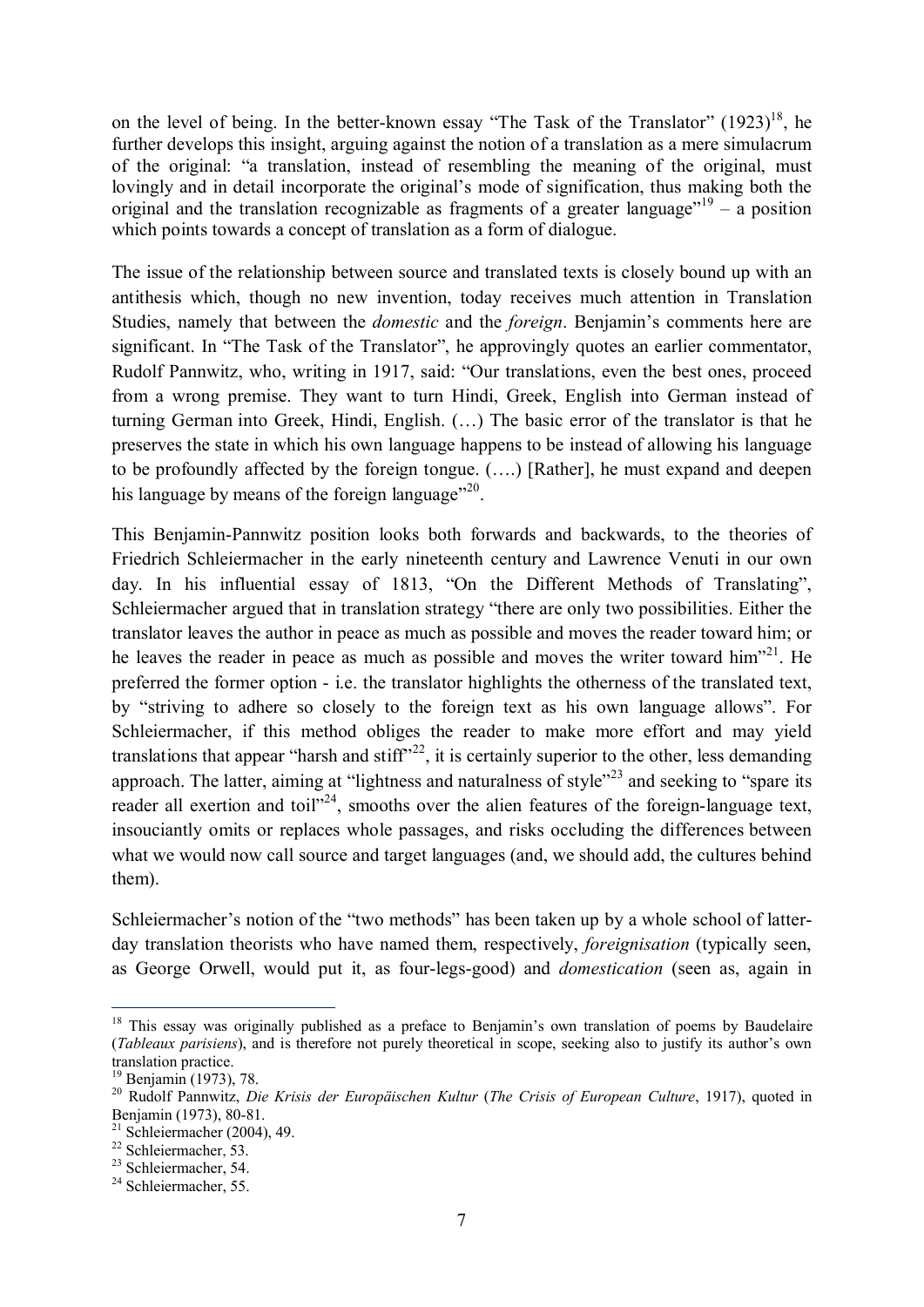Orwell's terminology, two-legs-bad). The high priest here is the American translator and translation scholar Lawrence Venuti, who is famously fierce in his opposition to what Schleiermacher termed "lightness and naturalness" and Venuti himself calls "fluency". Venuti has expounded his positions in his book *The Translator's Invisibility: A History of Translation*, first published in 1995 (an expanded second edition appeared in 2008) and in a series of shorter pieces. His book has all but achieved received gospel status on what might be called the "Translation Studies left", though it should be noted that, despite its subtitle (and its author's oft-repeated anti-imperialist political stance), it deals entirely with the nature and history of translation (from a range of mostly major European languages, ancient and modern) *into English*.

Venuti starts out in *The Translator's Invisibility* from the surely rather harsh, but no doubt suitably radical-sounding position that all translation is an act of ethnocentric violence. He denounces "the violence that resides in the very purpose and activity of translation ... always configured in hierarchies of domination and marginality", viewing translation as "the forcible replacement of the linguistic and cultural differences of the foreign text with a text that is intelligible to the translating-language reader<sup> $25$ </sup> To counter this endemic tendency, he argues that a translation should *not* read as if it were an original (the translation thus appearing 'fluent' and the translator 'invisible'), but should wear its translatedness on its sleeve, thus making its translator and his or her activity 'visible'. His essay of 2000, "Neoclassicism and Enlightenment", historically contextualises his position as regards translation into English, arguing that the seventeenth and eighteenth centuries "witnessed the decisive emergence of *fluency* as the most prevalent strategy" (with Alexander Pope's Homer as the supreme example). Translators' "overriding project", he states, "was to make the foreign recognisably, even splendidly English": "Translation strategies were rarely wedded to a programme for preserving the foreignness of the foreign text. On the contrary, they were guided primarily by domestic values that were assuming cultural dominance<sup> $20$ </sup>. Elsewhere, in a text of 2004, Venuti defines his bipolar terms as follows: "Fluency masks a domestication of the foreign text that is appropriative and potentially imperialistic … It can be countered by "foreignising" translation that registers the irreducible differences of the foreign text".<sup>[27](#page-7-2)</sup> He believes that domestication remains the dominant mode today, at least in Anglophone cultures, despite the efforts of a minority - to whom Venuti himself has offered consistent ideological support - to advance the rival cause of foreignisation. Venuti's ideas and terminology have become fashionable to the point of orthodoxy in Translation Studies circles: the influence of his book and its concepts of domestication/foreignisation are comparable to those of Edward Said's *Orientalism* in postcolonial studies or Jean-François Lyotard's *La condition postmoderne* and his concept of "grand narratives" in postmodern studies: certainly, few in Translation Studies today would dare praise a translation as "fluent"!

Venuti's aim - to denaturalise translation and ensure it does not become a mere act of textual appropriation – may be seen as in itself laudable, as a means of seeking that equality between

 $\overline{a}$  $25$  Venuti (2008), 14.

<span id="page-7-1"></span><span id="page-7-0"></span> $26$  Venuti (2000), 55.

<span id="page-7-2"></span><sup>27</sup> Venuti (2004), 334.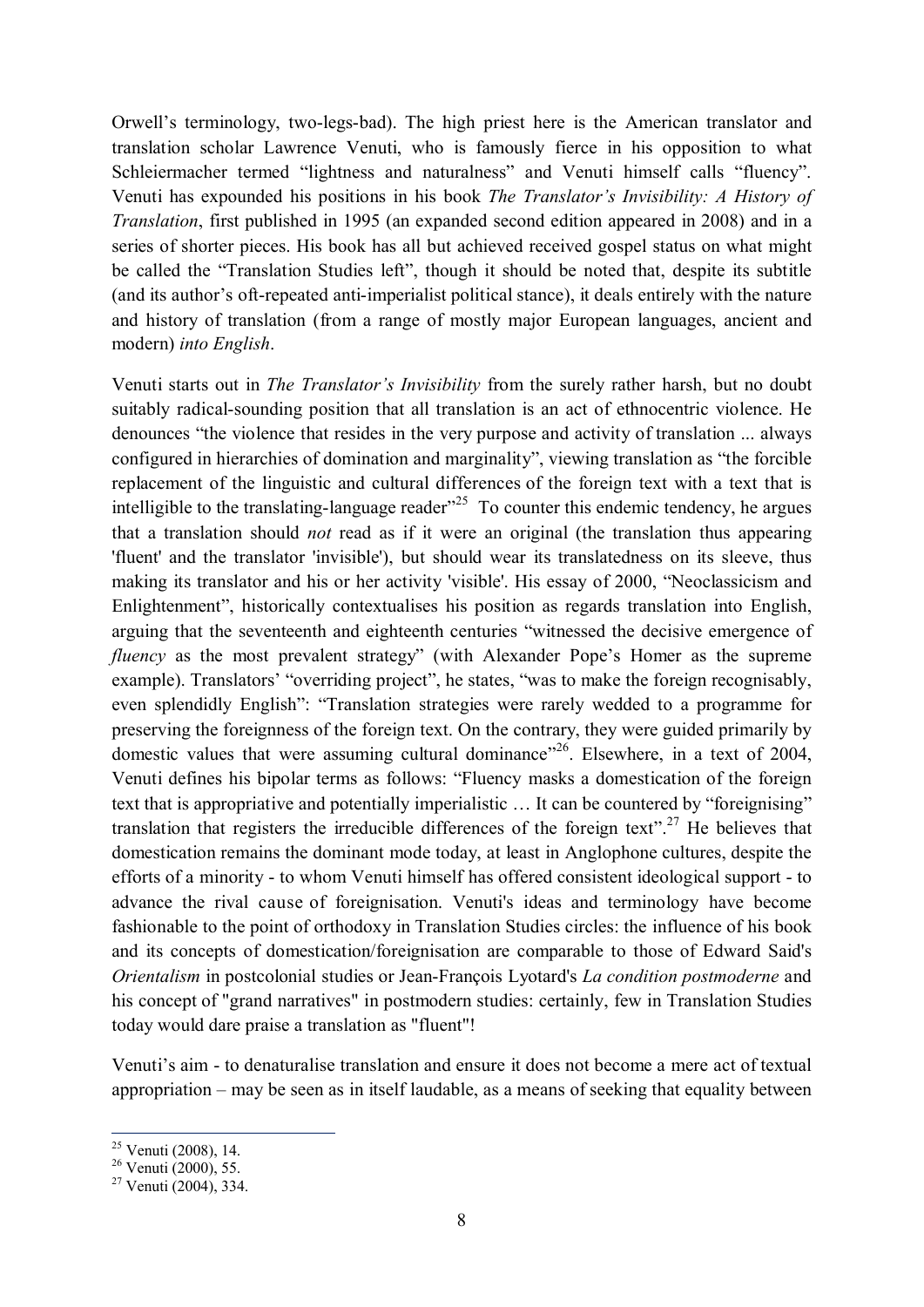original and translation to which Benjamin aspired. It may be asked, however, whether his binary antithesis is actually necessary (Venuti himself contends that in fact the antithesis is not a "binary opposition" but an encoding of "*ethical* attitudes"<sup>[28](#page-8-0)</sup>, but one may still counterargue that binariness is written into a terminology that opposes "home" and "abroad"). Inevitably, in reality there will be a continuum; any translation in practice will combine one and the other strategy, in the interests of intelligibility and, indeed, of selling the book and finding and keeping readers. At the same time, though, a given translator, in the context of a given translation, will no doubt prefer to use one or other of Schleiermacher's "two methods" more frequently than the other – or, alternatively (a possibility not considered by Venuti) to privilege neither, seeking and striking, rather, a deft balance between author and reader.

Allowing the antithesis formed by the *two methods* to be legitimate, one may question the usefulness of the terminology used by Venuti and others to describe it, and ask whether *domestication* and *foreignisation* are really appropriate labels in a rapidly globalising context like that of the present. To speak of the *domestic* and the *foreig*n appears, to say the least, problematic, at all events for today's global languages such as English or Spanish, even if they may be acceptable referring to the Augustan England described by Venuti. "Domestic", derived from Latin "domus" (home), implies that a given language has a single "home", which is certainly not the case with Spanish or English today; while to speak of the "foreign" presupposes that the national and the alien, "us" and "them", always diverge along language lines. In the twenty-first century, a novel translated into English will be read not only by native speakers but by non-Anglophone purchasers in, say, Holland or Denmark. Nor do native speakers form a single community that can be called "home". Argentinian readers complain about incomprehensible Mexicanisms in translations imported from Mexico; an English-language original, too, can encounter communication barriers when crossing the Atlantic. Conversely, what happens if both source and target cultures are partly internationalised, as is surely the case with English and Spanish? Do Shakespeare and Cervantes, Turner and Picasso, belong solely and entirely to their English and Spanish cultures of origin, or are they also part of a more universal "greater Western" culture, and if so, how "foreign" is a reference to Hamlet to a Hispanic reader or one to Don Quixote to an Anglophone reader? Venuti, however, seems congenitally wedded to a crude binary of "home" and "abroad": even in a recent essay, "Translation, Empiricism, Ethics" (2010), he continues to invoke an essentialised *foreignness* ("a *foreigner's* speech"; "*foreign* languages, texts and cultures"); thus participating in his lexical choices in the reductivist them-and-us mentality typical of the Anglophone cultures he claims to oppose<sup>[29](#page-8-1)</sup>.

Given the multiplicity of real situations which the opposition *domestic/foreign* seems inadequate to cover, it may now be desirable to seek an alternative terminology. The domestic/foreign binary is no longer immune to being questioned even in Anglophone Translation Studies circles. Thus, Verena Conley (2010), while not openly criticising Venuti as such, adverts that "global languages … are no longer simply national" and that there are

<span id="page-8-0"></span><sup>&</sup>lt;sup>28</sup> Venuti (2008), 19.

<span id="page-8-1"></span><sup>&</sup>lt;sup>29</sup> Venuti  $(2010)$ , 75, 80; my italics.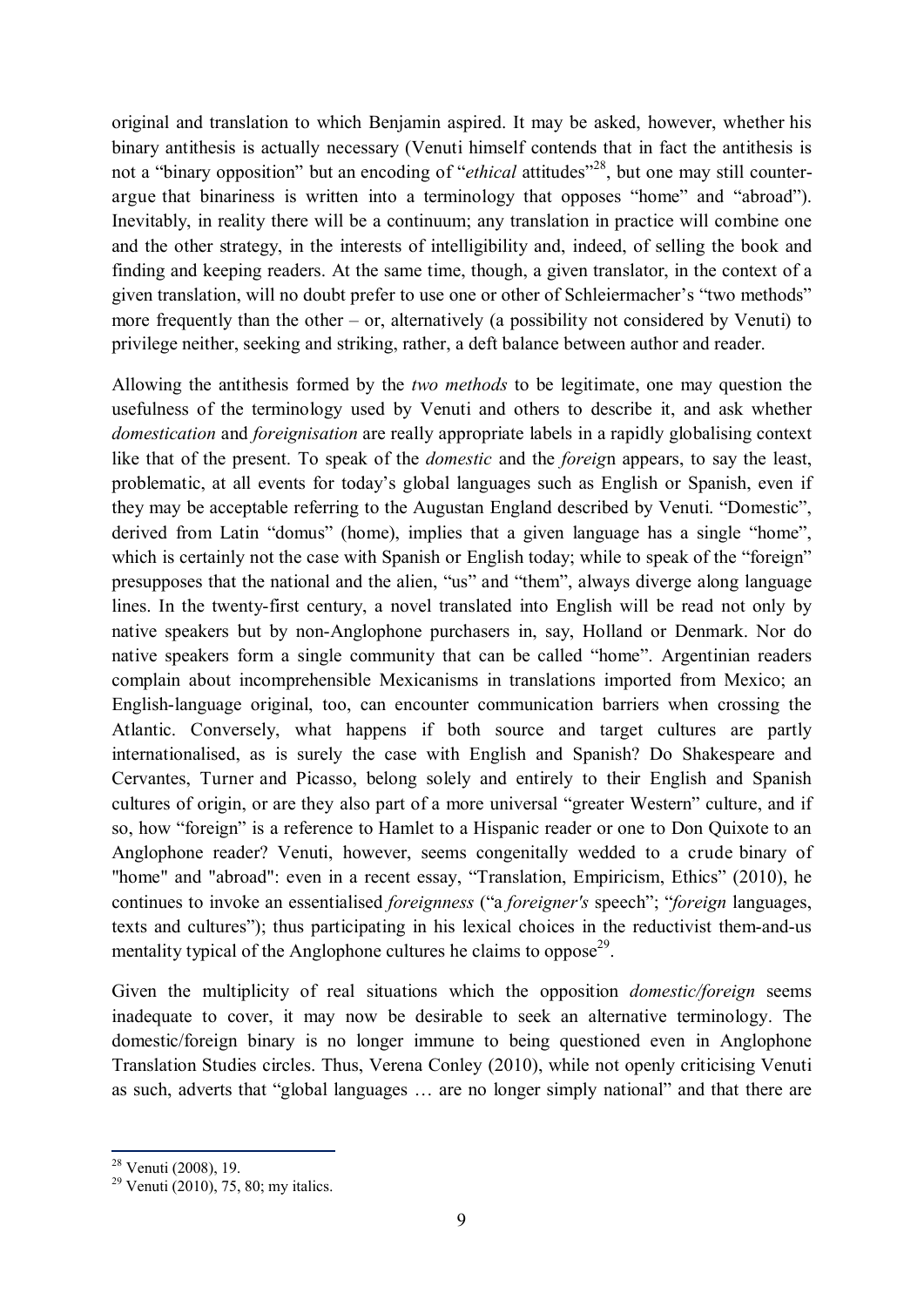circumstances when "the opposition between host and foreigner ... no longer quite holds"<sup>[30](#page-9-0)</sup>. The most valuable insights, however, appear to be coming from Asia. Work currently being done in Taiwan questions the universal validity of Venuti's concepts and argues they need rescuing from Anglocentrism. Hsin-hsin Tu (2010) takes the view that Venuti's positions "should not be seen as a paradigm because of a very simple fact: Venuti is speaking within the center of the culturally and linguistically dominant", and counter-argues: "Domestication has a different meaning for the two sides. For the dominant cultures, it is a way to erase the foreign and smooth out the translated works; for the non-dominant cultures, on the contrary, it is a way to absorb the foreign and accommodate themselves to it" (by "non-dominant" she appears to mean all cultures but Anglophone culture). She thus questions the automaric applicability of Venuti's binary to texts translated into languages other than English, on the grounds that "the situation of English-speaking culture doesn't always apply to other cultures" – a "self-evident fact" that, according to the Taiwanese scholar, "tends to be overshadowed by the desire to flow with the current tide of globalization"<sup>[31](#page-9-1)</sup>. From another Asian perspective, the growing contribution being made to Translation Studies from India has a potentially significant role to play, enriched as it is by India's own centuries-old tradition of translation between the country's many languages, employing parameters often very different from those of the west. The translation scholar G.J.V. Prasad (2010) sees translation as "the addition of souls from both languages, a creative coming together, a commingling that gives rise to a completely individual text" – indeed, as "a reverberation, a commentary, a piece of new writing ... a reincarnation"<sup>[32](#page-9-2)</sup>. On similar lines, the poet-translator Anuraag Sharma (2008), introducing his own translations of Australian poets into Hindi, affirms that "the art of translation is a ... yogic 'kriya' [action] which involves the transmigration of one's soul into the body of the original poet / author<sup>[33](#page-9-3)</sup>, and that "translation is an arch – a covenant like a rainbow"<sup>[34](#page-9-4)</sup>. Such images of commingling and transmigration may be counterposed to Venuti's concept of translation as violence. They point to a possible meeting-point with Benjamin's notion of source and target texts as ontologically equal, and suggest a way forward for models of translation conceived in terms not of irrevocably skewed powerrelations but of *dialogue* between texts and cultures. Indeed, I would suggest – and have done so in detail in an article published in India in 2010, "Beyond the Domestic and the Foreign: Translation as Dialogue" - an alternative terminology of the *naturalising* and the dialogic<sup>[35](#page-9-5)</sup>. Naturalising translation would be that which avoids risks and efforts for its readers, minimising the differences between their own world and that of the translated texts; dialogic translation, by contrast, would rejoice in the surprises and complexities of open intercultural meeting in a globalised world<sup>[36](#page-9-6)</sup>. What may now prove interesting is how the detailed comparison of *Chronicles* and *Crónicas*, of Dylan's original text and its simulacrum

-

 $30$  Conlry (2010), 21.

<span id="page-9-1"></span><span id="page-9-0"></span> $31$  Tu (2010), Internet reference.

<span id="page-9-2"></span> $32$  Prasad (2010), 12.

<span id="page-9-3"></span><sup>&</sup>lt;sup>33</sup> Sharma (2008), 7.

<span id="page-9-4"></span> $34$  Sharma, 8.

<span id="page-9-5"></span> $35$  Rollason (2010).

<span id="page-9-6"></span><sup>&</sup>lt;sup>36</sup> I am here comforted by the MLA-approved observations of Sandra Bermann (2010), who evokes "the dialogue intrinsic to the language of translation" (86).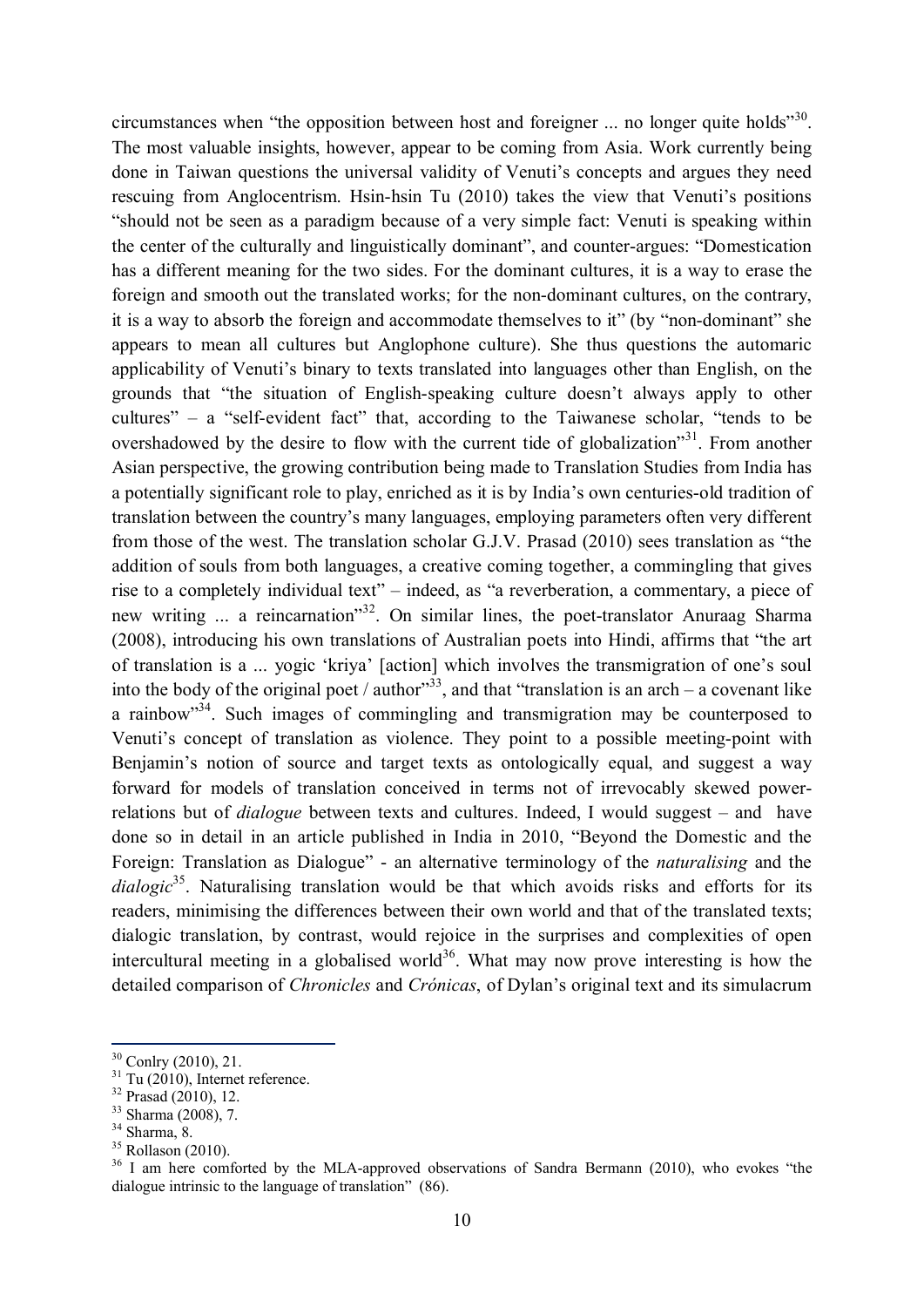in Spanish, relates to all or any of the various translational positions, established or evolving, which I have attempted to sketch.

IV

The first thing to say is that, according to traditional (non-Venutian?) expectations of translational quality, Miquel Izquierdo has done an excellent job: few errors or omissions, racy American idioms rendered by their Spanish equivalents, due sensitivity to American cultural particulars. The second thing is that whether *Crónicas* can usefully be evaluated in terms of Venuti's theories, or whether it throws up, rather, aspects of the translation process which might cast doubt on those same theories, is a matter that can only be teased out by detailed analysis. The comments on the translation that follow will endeavour to take account of both perspectives, though how many actual readers of *Crónicas* are likely to be Translation Studies professionals or acolytes of Lawrence Venuti is anyone's guess.

To kick off with manifest mistranslations, and while it is not my intention to draw up a punitive error sheet, this is an aspect of evident importance, and some at least of the more obvious howlers require attention. Thus, "female impersonator" is misrendered as "una imitadora" (a woman who impersonates, rather than a man who impersonates a woman - 18 ES, 10 EN)<sup>[37](#page-10-0)</sup>; "moonshine" is translated literally as "la luz de la luna" rather than recognised in its colloquial sense of "bootleg whisky" (52 ES, 44 EN); "the quick earth" becomes "la tierra veloz" (115 ES, 107 EN), the translator not having realised that "quick" here appears not in the usual sense of "rapid" but in the archaic sense of "living"; "blank verse" (a form which does not exist in Spanish-language poetry) is translated as "verso libre", as if Shakespeare wrote like Whitman (120 ES, 112 EN); "football" appears as "fútbol" (soccer) when the context obviously points to American football ("fútbol americano" - 137 ES, 129 EN) - though later (240 ES, 232 EN), the translator gets it right; the reference to Daniel Lanois "working out of New Orleans" (i.e. using the city as his base) becomes "trabajaba en las afueras de Nueva Orleans" ("working on the outskirts of New Orleans" – 183 ES, 176 EN); the "demon lovers" of Anglo-American folksong (the devil disguised as a lover) become "adoradores del diablo" ("devil-worshippers" – 244 ES, 236 EN); and, in a very rare musical misprision, the R&B singer Bobby Blue Bland becomes "la Bobby Blue Band" (267 ES, 260 EN)!

The last-named is an error of fact; otherwise, these errors arise variously from misunderstanding of idiom, failure to recognise set collocations, and lack of contextual awareness. However, the actual rarity of such errors in the translation does conversely point to Izquierdo's advanced knowledge of English and his general ability to avoid such traps. The "demon lovers" mistake is particularly interesting, as it derives at one and the same time from a misrecognised collocation and a lack of familiarity with Dylan's roots. In fact, "The Demon Lover" is an alternate title for the traditional ballad "House Carpenter", as performed by Dylan on *The Bootleg Series vols. 1-*3 - which collection also includes a version of the bootlegger's song "Moonshiner", a listen to which might have spared the translator another of

<span id="page-10-0"></span> $\overline{a}$ <sup>37</sup> From here on, parenthetical references in the text will be to the page numbers of *Crónicas* (ES) and *Chronicles* (EN).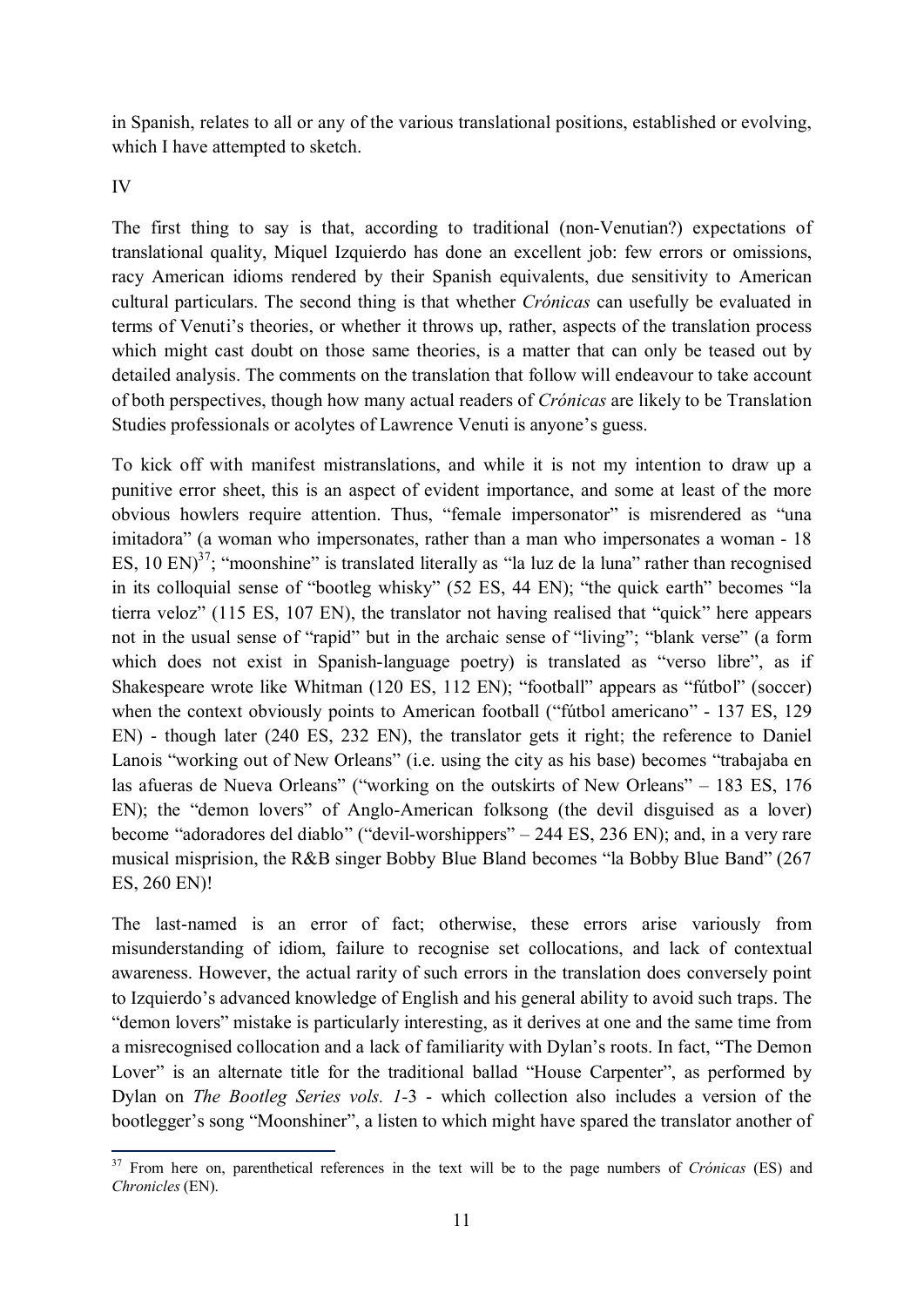his errors. Obviously, Izquierdo is not familiar with *Dylan's Demon Lover*, Clinton Heylin's detailed study of "House Carpenter" and its presence in Dylan's oeuvre (Heylin 1999).

Where the translation suffers from omissions, the motivation appears generally to be cultural, the translator no doubt wishing to spare his readers excessive overload from American culture. Thus, quintessentially American phrases like "Ivy League" (14 EN) or "Jim Crow" (18 EN) are simply dropped; equally, some references to figures from Anglophone culture – e.g. that to the hypnotist Svengali, created by the British writer George du Maurier in his novel *Trilby*, but in *Crónicas* robbed of his name and metamorphosed into "el chamán" (the shaman – 251 ES, 245 EN) - are airbrushed out, presumably as too obscure for Hispanophone readers. In such cases, Venuti would no doubt charge Izquierdo with domesticating Dylan's text for his readership, manipulatively masking its essential foreignness.

In other cases, the translator has, rather than omitting, opted for an only approximate rendition of an American cultural specificity, most likely because no exact equivalent exists in Hispanic cultures. Thus, "chain gang workers" become the less specific "presidiarios" ("prison inmates" – 75 ES, 68 EN); President Andrew Jackson's nickname "Old Hickory" is rendered as "savia americana" (literally, American sap – 205 ES, 198 EN); "backwoodsman" becomes "pueblerino" ("small-town dweller" – 206 ES, 198 EN), eliding the pioneer/frontier connotations of the American term. When Dylan stays temporarily at a fraternity in Minneapolis, the Spanish term chosen ("club estudiantil", i.e. "student club" – 243 ES, 235 EN) fail to convey the full sense of that very American concept (connoting both association and accommodation); and, since there is nonetheless an *approximate* Spanish equivalent, "colegio mayor" (in Spain, a student residence that also serves cultural functions), this is a case where a translator's note would have helped. Again, where the song "What Was It You Wanted?" is described as sounding, at the Lanois sessions, "like a gumbo", the translation, "como un potaje" (like a stew – 219 ES, 211 EN) lacks "gumbo"'s trademark Louisiana stamp. In none of these cases, however, should the translator, who can reasonably plead translational impossibility, be charged with deliberately occluding Dylan's Americanness.

Conversely to the omissions, the translation is also studded with occasional *additions*, whose purpose is obviously (also in the absence of translator's notes) to make some of the American cultural allusions more comprehensible to the Hispanophone reader. Thus, more information is provided than in the original in cases such as Pretty Boy Floyd (defined as a bank-robber outlaw  $-47$  ES, 39 EN), West Point (specified as a military academy  $-50$  ES, 42 EN), the San Bernardino Angels baseball team (here the Spanish-speaking reader gets more information than a British reader innocent of baseball probably would glean from the original – 86 ES, 79 EN), or the Twin Cities (i.e. Minneapolis and St Paul - 249 ES, 241 EN). Glosses of this nature obviously increase the translation's accessibility to its readers, and surely in such cases Venuti could not reasonably object to the translator spelling out the details of the original's foreignness?

An area where the translator, perhaps confusingly, alternates between hispanicising the text and not doing so is the onomastic one of the *titles of works*: Dylan cites large numbers of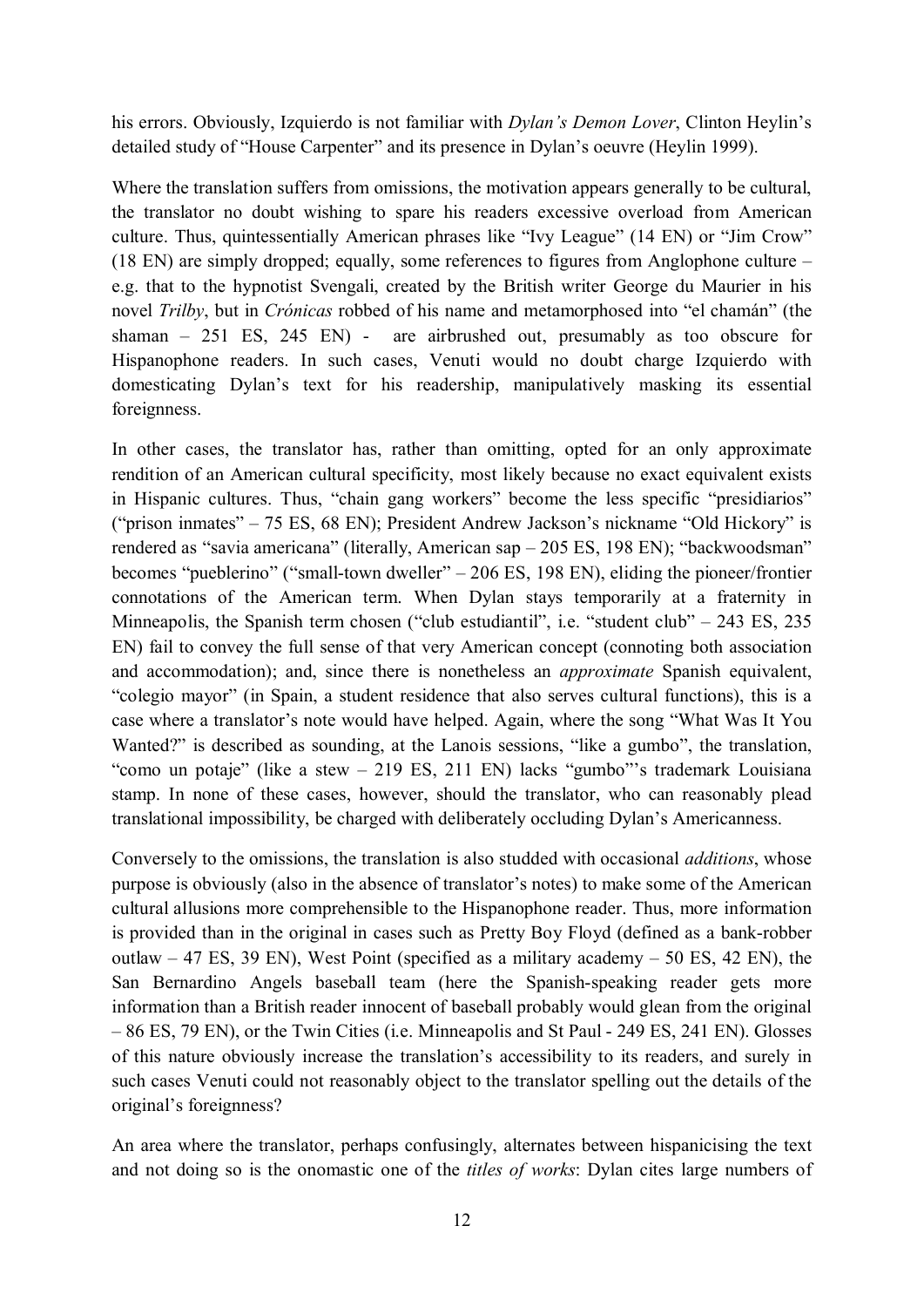book, song, theatre play and film titles, and in *Crónicas* some are translated while others are left alone. For instance, the title of Eugene O'Neill's play *Long Day's Journey into Night* is translated (174 ES, 167 EN), as is that of Jack Kerouac's novel *On the Road* (243 ES, 235 EN); by contrast, there is no attempt to hispanicise the title of Archibald McLeish's play *Scratch*, which plays an important part in chapter 4. Johnny Cash's song title "I Walk the Line" remains in English, although when Dylan quotes a line from it, it appears in Spanish (224 ES, 217 EN). Dylan's own song and album titles, be it noted, appear always in English. Particularly relevant here is the long sequence in chapter 2 (43-50, 53-54 ES; 35-41, 45-46 EN) where Dylan runs through the books in Ray Gooch and Chloe Kiel's enormous library in their New York apartment, where we are asked to believe (with an implicit nod, it may be, to Poe and Borges) that Dylan stumbled on large swathes of his literary education. In this section, Izquierdo chooses to render all the titles in Spanish – thus referring to, for instance, Machiavelli's *Il Principe* / *The Prince* as *El príncipe* (44 ES, 36 EN), Rousseau's *Le Contrat social* / *The Social Contract* as *El contrato socia*l (45 ES, 36 EN), Faulkner's *The Sound and The Fury* as *El ruido y la furia* (45 ES, 37 EN), or Freud's *Jenseits des Lustprinzip* / *Beyond the Pleasure Principle* as *Más allá del principio del placer* (46 ES, 37 EN). Such hispanicisation appears justifiable if we consider that these books belong to an transnational Western heritage and are available in Spanish translation, and an actual majority are not original English titles anyway. In general across *Crónicas*, the translator's rule of thumb appears to be that, Dylan's own song titles apart, titles of works that are reasonably likely to be already known to the target reader should be hispanicised, while those which are not should stay in English.

Meanwhile, on a related aspect – the translation of actual song texts or extracts – we may note what can only be described as a translational loss, in certain cases where fragments of song texts, his own or others', quoted by Dylan are translated but rhyme and rhythm disappear. Thus, when Dylan quotes a pair of lines from the traditional song "Frankie and Albert" (as covered by him on *Good As I Been to You*): "Frankie was a good girl. Everybody knows. Paid a hundred dollars for Albert's new suit of clothes", Izquierdo offers the nonrhyming: "Frankie era una buena chica. Todo el mundo lo sabe. Pagó cien dólares por el nuevo traje de Albert' (284 ES, 276 EN). At moments like this, readers are likely to suddenly remember that they are reading a translation.

This aspect in fact raises a major translation crux in *Chronicles* – i.e. how to render one of the book's most problematic elements, namely what might be called the dummy lyrics from *Oh Mercy* which appear at intervals in Dylan's account of the recording sessions for that album with Daniel Lanois (173-181 ES, 165-174 EN). Dylan offers what he claims are alternate lyrics later discarded, for five of the album's songs, at the rate of one extra stanza each for: "Political World", "What Good Am I?" "Disease of Conceit", "What Was It You Wanted?" and "Everything is Broken". These "extra lyrics", as Dylan calls them - or "versos de sobra" (leftover verses) in Izquierdo's translation (175 ES, 168 EN) - are a less innocent presence than they might appear: first, they are to be found on no known outtake from the sessions, official (the *Tell-Tale Signs* compilation has an alternate version of "Everything is Broken")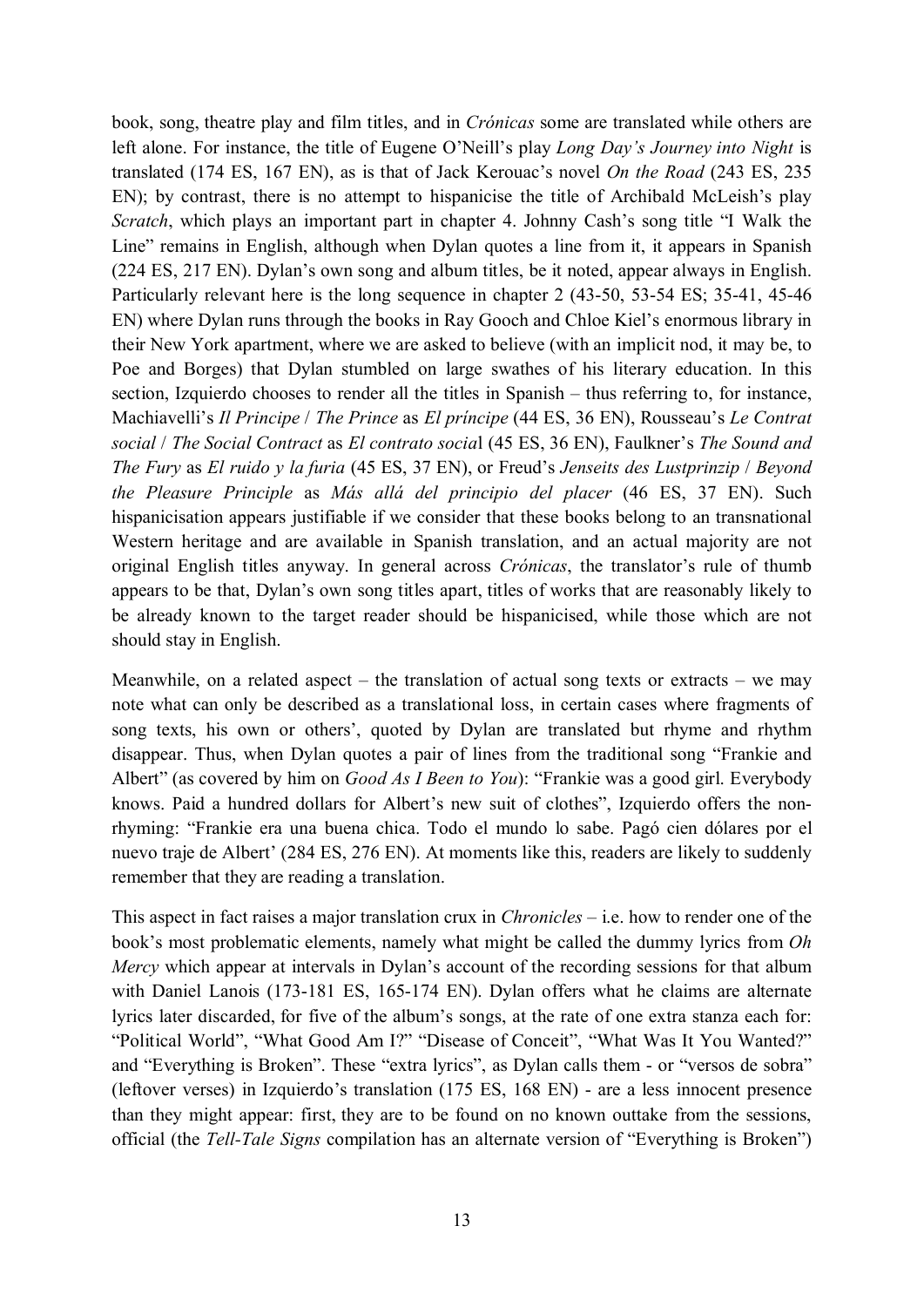or non-official<sup>[38](#page-13-0)</sup>; and second, they are by any standards downright bad – inferior to any stanzas included in the released songs, in which they would, to put it mildly, not have been at home. Izquierdo chooses to translate these lyrics literally, eschewing rhyme and rhythm, and thus their consummate badness does not fully come across (for "What Good Am I?" there is also an omission, the words "If I'm right in the thick of it and I don't know why" [168 EN] not being translated). As an example, we may take "Disease of Conceit" - English: "There's a whole lot of people dreaming tonight about the disease of conceit, a whole lot of people screaming tonight about the disease of conceit. I'll hump ya and I'll dump ya and I'll blow your house down. I'll slice into your cake before you leave town. Pick a number – take a seat, with the disease of conceit"; Spanish: "Hay gran cantidad de gente soñando esta noche en el mal de la vanidad. Hay gran cantidad de gente gritando esta noche en el mal de la vanidad. Te levantaré, te dejaré caer y derribaré tu casa. Cortaré un trozo de tu tarta antes de abandonar la ciudad. Agarra número y siéntate víctima del mal de la vanidad" (179 ES, 171 EN). The fairy-tale ("big bad wolf") reference in "blow your house down" disappears, as does the aggressive colloquialism of "slice into your cake". My own take on this whole sequence is that those lyrics never existed – Dylan improvised them while writing the chapter – and that he is in reality playing games with that section of Dylan fandom which is obsessed with outtakes and alternative lyrics. Indeed, he may even be satirising those who believe his later work to be inferior by deliberately plugging bad "later lyrics". Such nuances, however, do not immediately emerge from the translation, and may, indeed, be a limit-case of *Chronicles*' translatability.

A special form of omission is *omitted intertextuality*. The likes of Warmuth and Carrera, as we have seen, have identified a wide range of textual borrowings in *Chronicles*, and these, however one judges them, simply cannot be reproduced in a translation and will inevitably be elided for the Spanish-speaking reader. More complex problems, arguably, are posed by another type of intertextuality, namely between the prose of *Chronicles* and Dylan's own song texts. Here and there across the book, a phrase or allusion, consciously or unconsciously, recalls one of his songs even if the song as such is not flagged in the text. In such cases, Izquierdo, who is after all also the co-translator of *Lyrics*, could, had he been particularly ingenious, have translated such tell-tale phrases with their equivalents from actual Spanish versions of the song texts (though not all would recognise the allusions). Thus, where Dylan speaks of the "frostbitten North Country", the Spanish text has "el norte glacial" (the glacial north – 17 ES, 9 EN), thus losing the chance to evoke the song titles "Girl of the North Country" and "North Country Blues". "Girl of the North Country" is recalled again in the phrase "howling winds", rendered literally as "aulladores vientos" (238 ES, 230 EN), and a group of celebrities are described as "all from the North Country", translated as "todos norteños" (all from the North – 299 ES, 292 EN). In neither case is it likely that Hispanic readers will start hearing the song from *The Freewheelin' Bob Dylan* in their heads. In a New Orleans episode preceding the composition of "Man in the Long Black Coat", the English text has, in the sentence "Their consciences, God help them, were vile and depraved", a clear

<span id="page-13-0"></span> $\overline{a}$  $38$  This sequence also includes a list of alternate characters (rather than lines) for the song "Dignity", recorded at the *Oh Mercy* sessions but released only some years later. *Tell-Tale Signs* features two outtakes of this song, both including alternate stanzas, but with no trace of any of the alleged characters named in *Chronicles*.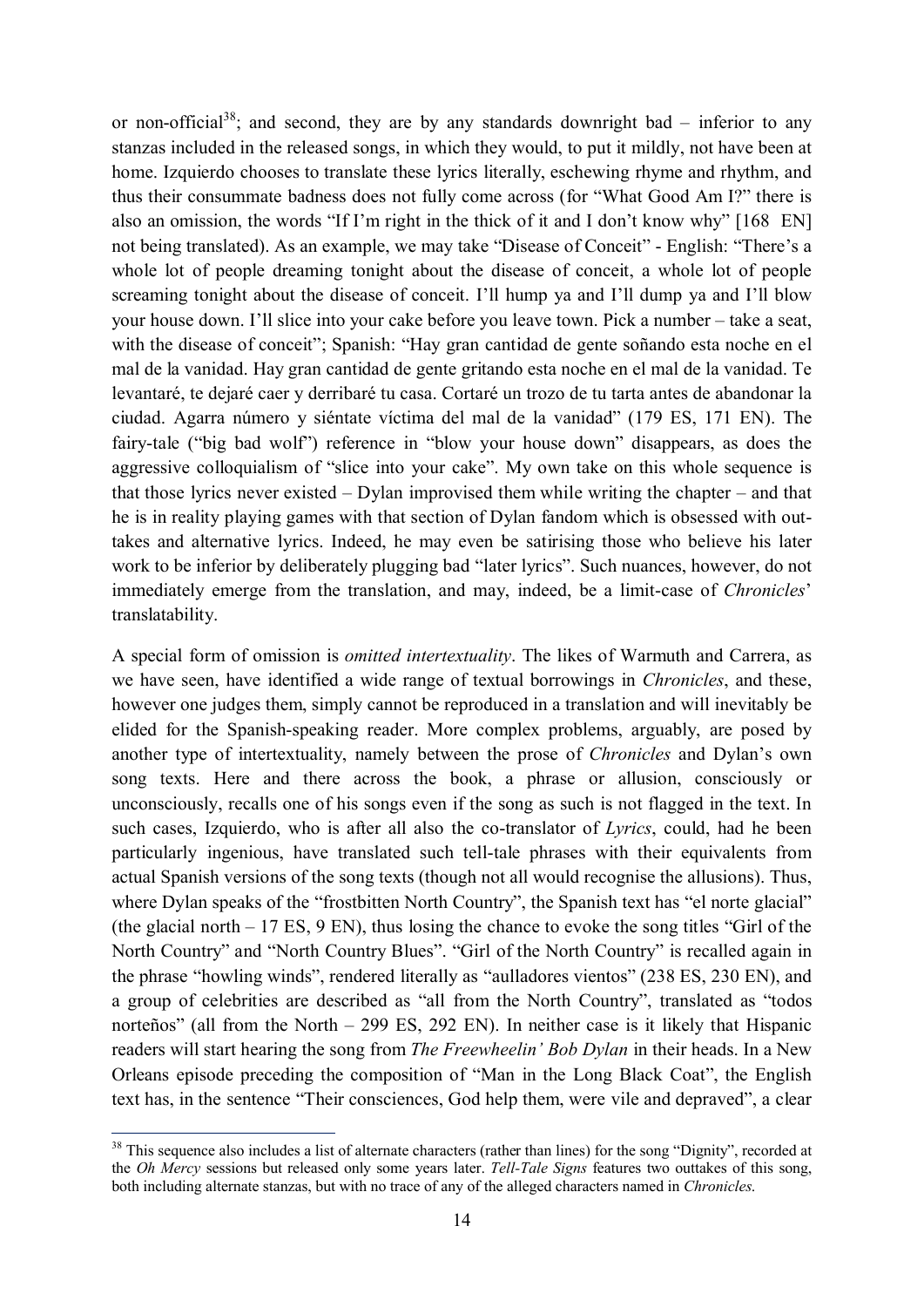reference to a line from the song ("He said every man's conscience is vile and depraved") - a link lost in the translation, which reads: "Que Dios les ayude: tenían conciencias ruines y depravadas" (215 ES, 207 EN). This phenomenon extends also to songs covered by Dylan: where the English text evokes "the martyred man of constant sorrow", pointing back to "Man of Constant Sorrow", as interpreted by Dylan on his debut album, the Spanish text has "un hombre martirizado y presa de un pesar constante" ("a man martyred and prey to a constant sorrow" a phrase from which it would be hard to extract a song title (228 ES, 220 EN) All told, this occasional but significant element in the English text is another aspect lost in translation.

Another aspect that could have proved controversial but in fact is not, that of lexical anglicisms<sup>[39](#page-14-0)</sup>. Popular music terminology is an area in which one might, a priori, expect the translator from English to resort to anglicisms again and again, if only to save effort. In fact, however, such resort is commendably rare in Izquierdo's pages. One may note occasional untranslated items such as "manager" (104 ES, 97 EN) or "royalties" (131 ES, 123 EN), while, obviously, basic generic terms such as "jazz" and "blues" have to be rendered as such, the same applying to more specialised genre indicators like "rockabilly" and "funky" (both 189 ES, 182 EN; on the same page, "riffs" is, curiously, rendered by another English term, "licks"). "Overdubbing", occurring twice in the context of the *Oh Mercy* sessions, elicits two differing responses from the translator, who first paraphrases it as "grabación sobre pistas ya grabadas" (literally, "recording over pre-recorded tracks" – 202 ES, 195 EN), but later resorts to an italicised non-translation ("el *overdub*" – 219 ES, 212 EN). All that can be said is that a less skilled translator would have grasped far more often for easy-way-out anglicisms.

An area that sorely tests the translator's creativity, and where Izquierdo emerges with flying colours, is that of *idioms* - the challenge of finding convincing Spanish equivalents for Dylan's numerous racy American colloquialisms. We should recall here that Izquierdo is a speaker of European Spanish, and his idiomatic choices will almost certainly reflect the Spanish of Spain, not of Latin America (thus, he uses terms like "nevera" for "refrigerator" (250 ES, 242 EN) and "gafas" for "glasses" (251 ES, 243 EN) where a Latin American would prefer "refrigerador" and "anteojos"). There will be cases, inevitably, where one of his idiomatic choices may not be immediately comprehensible to a Mexican or an Argentinian, as where he renders "bucks" by "pavos" (250 ES, 242 EN), a slang term (literally, "turkeys") used in Spain to denote current coin (it once meant "pesetas" and can now stand for "euros") but unfamiliar to Latin American ears. That said, Izquierdo has achieved a remarkable degree of success in finding suitable idiomatic equivalents.

Among the felicitous solutions that jump off the pages of *Crónicas* (many of them deriving from Izquierdo's ear for idiom) we may note: "being preachy and one-dimensional" = "caer en el maniqueismo panfletario" (62 ES, 54 EN); "flashy" = "llamativo" (85 ES, 78 EN); "skittish" = "cursi" (86 ES, 78 EN); "slick" = "certero" (87 ES, 80 EN); "mumbo jumbo" = "mascarada" (117 ES, 109 EN); "the whole shebang" = "todo el tinglado" (117 ES, 109 EN); "capture that feeling" = "plasmar esa sensación" (175 ES, 168 EN); "I needed to let things

<span id="page-14-0"></span><sup>-</sup><sup>39</sup> For the issue of anglicisms (in French and Spanish), see Rollason (2004).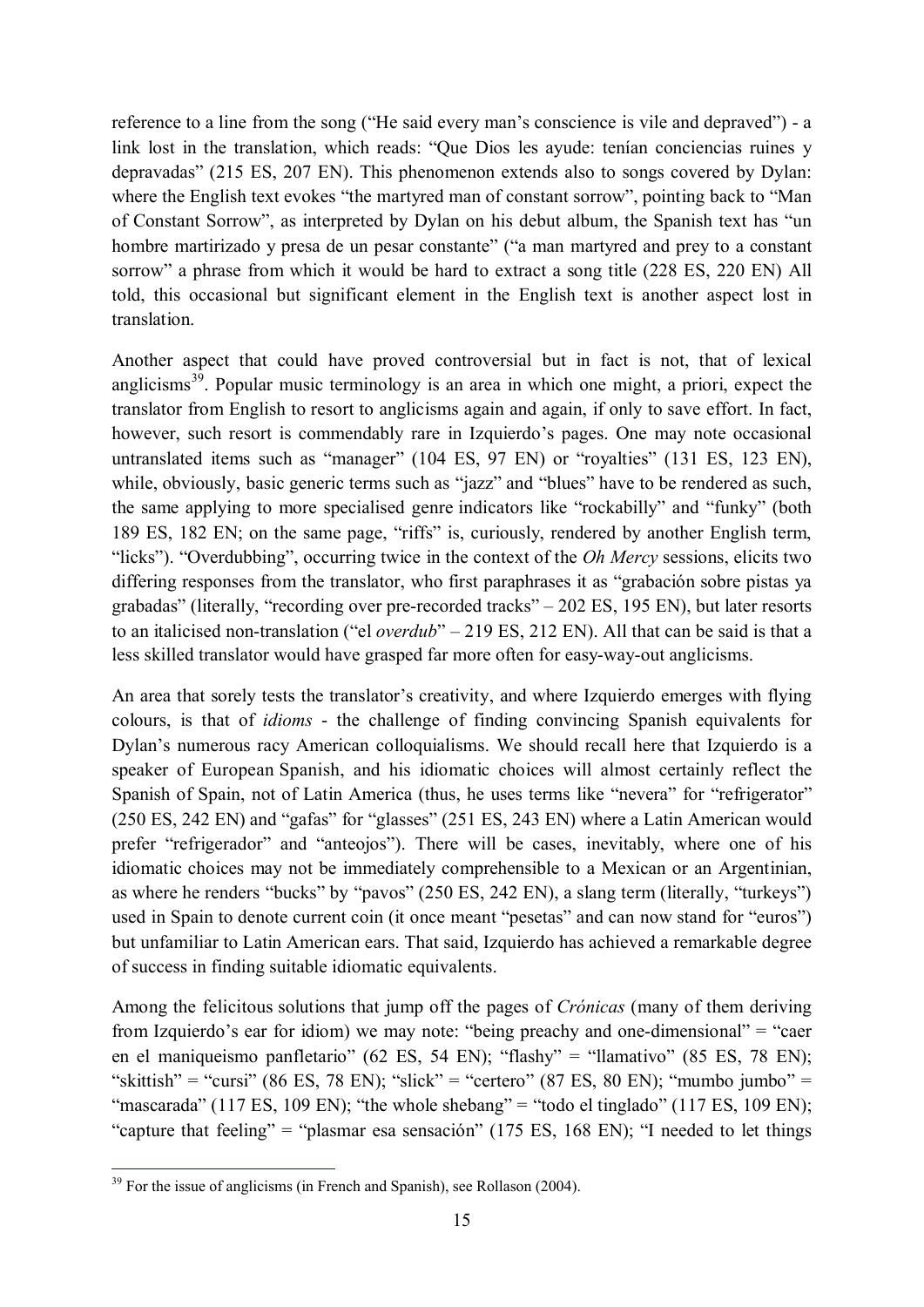straighten out" = "Necesitaba que las cosas volvieran a su cauce" (184 ES, 176 EN); "putting our heads together" = "cotejar nuestro ideario" (185 ES, 178 EN); "we could sure use some songs like those" = "canciones como aquellas nos vendrían de perlas" (203 ES, 195 EN); "one-horse towns" = "pueblos de mala muerte" (248 ES, 241 EN); "quit the scam" = "déjate" de rollos" (279 ES, 271 EN); "I was so into it" = "a causa de mi ensimismamiento" (280 ES, 273 EN); "didn't come off" = "no cuajó" (284 ES, 276 EN); "many got it wrong" = "muchos" no lo pillaron" (300 ES, 293 EN).

In cases like these, what the translator has done is not to render literally, but enter into the spirit of the English language, sense the connotations of the (often highly colloquial) terms and phrases, and then go back into his own language to find a translation that has the corresponding (not necessarily equivalent) spirit. This process does nonetheless carry a risk of excess hispanicisation, or what Venuti would call domestication. In practice, any such charge would stick in only a few cases: for instance when Izquierdo renders 'farmhands' (248 ES, 240 EN), and later also the very (Southern) American "sharecroppers" (293 ES, 285 EN) as "braceros" (a term with connotations of rural social relations in Andalusia); or when "choirs going from house to house caroling" becomes "los coros de villancicos yendo de una casa a otra" ("villancicos" is a term used to describe songs sung at Christmas, but of a specifically Spanish nature, and can only approximate to "carols" – 292 ES, 284 EN). Such choices may over-hispanicise aspects of Dylan's world, but they are few and far between.

In any case, *Chronicles* itself at certain moments draws directly on the wellspring of Hispanic culture. Dylan recalls how in New York he felt himself a Columbus-like pioneer: "When I left home, I was like Columbus going off into the desolate Atlantic. I'd done that and I'd been to the ends of the earth – to the water's edge – and now I was back in Spain, back where it all started, in the court of the Queen with a half-glazed expression on my face" (108 EN). Also from New York days, he evokes his art-gallery visits with Suze Rotolo, and his appreciation of painters including Velázquez, Goya and Picasso (269 EN), the latter's "Guernica" also appearing as a point of reference for the arts (275 EN). Spanish and Latin American references also, of course, appear in *Tarantula* and the Dylan songbook: here in *Chronicles*, the Columbus or Picasso references show Dylan drawing on the Spanish components of a larger Western culture, on the same level as his citations of Shakespeare or Tennessee Williams. Indeed, the reader may legitimately ask just how "foreign" such shared references are to an educated Westerner, wherever born and raised, and thus, equally, how "foreign" the experience of reading and translating this book really is. If Spain is "where it all started", is its reality as far from Dylan's as Venuti's "foreign/domestic" binary would have it? The "Guernica" reference occurs in the course of Dylan's long account of how he was transfixed in New York by a performance of the famous song by Bertolt Brecht and Kurt Weill, "Pirate Jenny" (272-276 EN). He quotes from the song, not in the German original but in English translation; the Spanish translator, whether he has taken his rendering through Dylan's English or directly from the German, is here translating less a piece of the source Anglophone culture than something more complex, a culturally hybrid phenomenon. If Brecht and Picasso are as much part of Bob Dylan's cultural make-up as Mark Twain or Hank Williams, is there really such a place as an unsullied, essentialist "home" at all, as the domestication/foreignisation opposition would have us believe? Indeed, does it make more sense to follow Salman Rushdie in his critique of the ending of *The Wizard of Oz* (Rushdie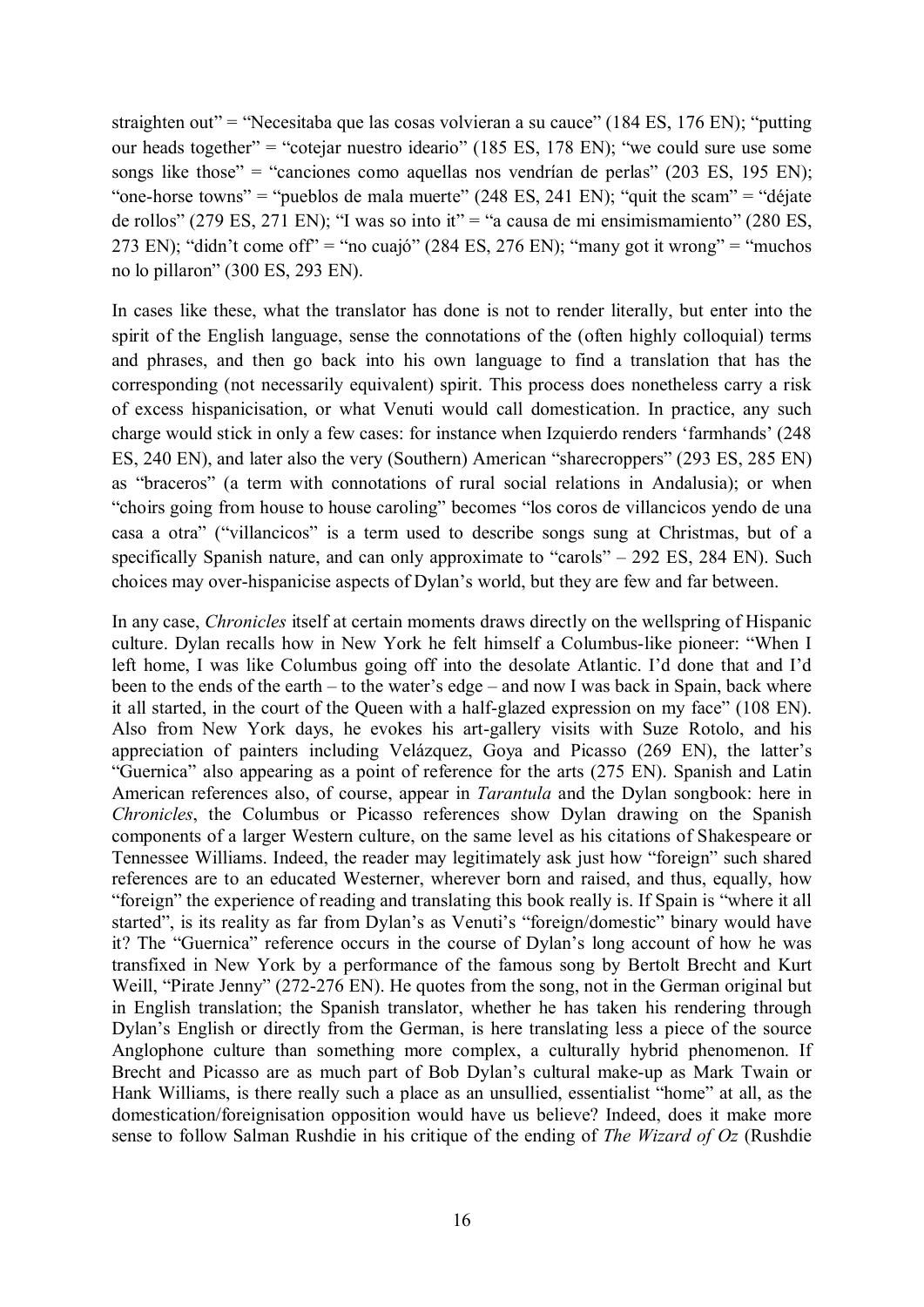1992) and its notion that "there"s no place like home", and affirm with the expatriate author that in today's world "there is no longer any such place  $as$  home"<sup>[40](#page-16-0)</sup>?

V

The opinion is often expressed that English has today irrevocably become the world's hegemonic language for ever more international purposes – a position represented by, for instance, the linguist Tom McArthur, who, in *The Oxford Guide to World English* (2002), variously calls English "the universalising language of the human race", "the world's default mode", or, again, a language in a category of its own, "a set with a membership of one".<sup>[41](#page-16-1)</sup> If that position were true in all circumstances and without qualification, would Venuti find it necessary, for translations *from* English, to reverse his domestic/foreign ethical binary and actually praise a translation like *Crónicas* in the cases where it hispanicises the original, thus hypothetically embodying strategies of resistance against perceived Anglo-Saxon linguistic and cultural imperialism? Conversely, the effective absence of anglicisms from *Crónicas*  would to many readers surely seem one of the strong points of this translation - especially in a field like popular music that is particularly vulnerable to them - and yet under Venuti's dispensation, if the translation *were* spattered with anglicisms, would it appear *foreignised* and therefore apparently to be commended!<sup>[42](#page-16-2)</sup>. The reality is complex and does not lend itself to oversimplified dichotomies of this kind. With Spanish we are dealing with a language, which, if not as powerful as English, is hardly an endangered species, being, far from it, (multi)culturally vibrant and taught and promoted as a major foreign language worldwide.

As the text of *Chronicles* itself shows, we are not talking about a one-way flow of influence. If the Anglophone world has influenced and influences the Hispanophone world economically and culturally, the reverse is also true, as witness the rising numbers of pupils leaning Spanish in British schools as numbers for French and German fall, the Spanish ownership of Britain's airport infrastructures, the Mexican stake in the *New York Times* or the international success of Cuban music via the record and film *Buena Vista Social Club*. The Hispanic imprint is, as we have seen, present in the pages of *Chronicles* itself in the references to Columbus, Goya or Picasso. Beyond either culture in our host/target pair, Dylan's memoir shows his work to be the product not only of deeply American influences white and black (Woody Guthrie or Robert Johnson), but also, through Ray and Chloe's Borgesian library or the theatre of Brecht, to be the outcome of a wider "general Western" culture whose manifestations cannot simply be written off as "alien" to speakers of another European and world language like Spanish. If *Chronicles*, with its multiplication of influences and intertext, can be read as implying that art in today's world is less a question of "high culture" versus "popular culture" than of culture full stop, perhaps the same can be said of the other binary of "national" versus "foreign" culture: here too, it might be argued, in Dylan's and our world there is, simply, culture. From such a perspective, the analysis of *Chronicles/Crónicas* may suggest that Venuti's domestication/foreignisation dichotomy is ultimately irrelevant to the particular object of study, as too would be any attempt to apply it in reverse.

-

 $40$  Rushdie (1992), 57.

<span id="page-16-1"></span><span id="page-16-0"></span> $41$  McArthur (2002), 2, 3, 15.

<span id="page-16-2"></span><sup>42</sup> It is a curious thought that, had *Crónicas* been translated in Mexico rather than Spain, it would no doubt have contained more anglicisms and would thus have been objectively closer, both geographically and linguistically, to what Venuti would see as the "imperial" source culture of the United States.(in Mexican Spanish, as far as habitual or first-choice usage is concerned, a computer is not an "ordenador" as in Spain, but a "computadora", to rent is not "alquilar" but "rentar", and a boarding pass, at Madrid airport a "tarjeta de embarque", is at Mexico City airport a "pase de abordar", an obvious calque from English).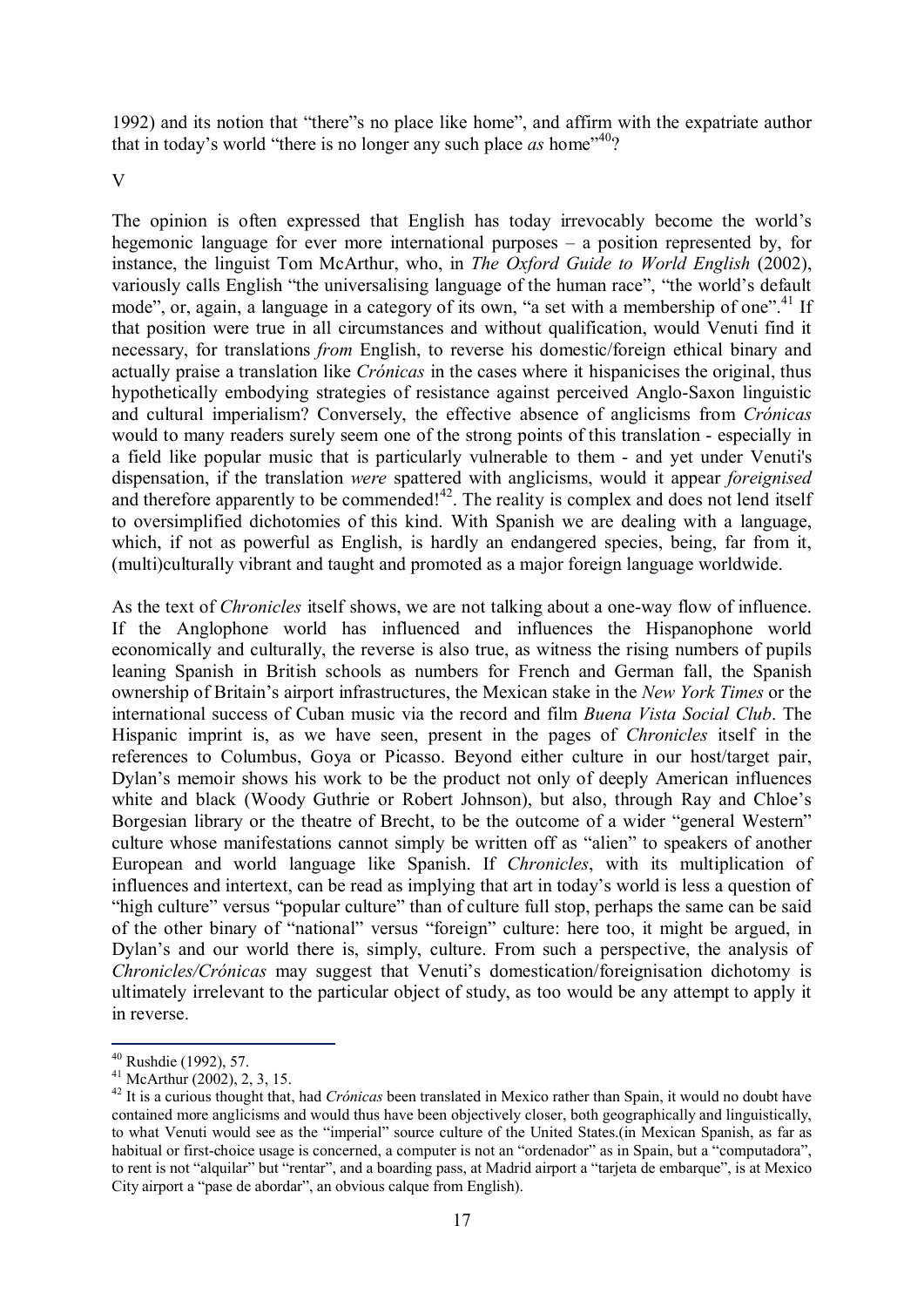The Spanish version of Dylan's memoir has managed - with remarkable success, for all its sprinkling of errors and omissions (many of which could have been compensated via notes or glossary) - to transplant the book's linguistic and cultural Americanness to a Hispanic context. The Dylan who emerges from *Crónicas* for a Spanish-speaking readership is, thanks to the balance achieved by Izquierdo in avoiding both excess anglicisms and overhispanicisation, a recognisable simulacrum of the real, English-speaking cultural icon (it is also true that few will read *Chronicles* in any language who are not in any case reasonably familiar with the complex cultural baggage underwritten by the name "Bob Dylan"). Not everything in *Chronicles* is translatable into Spanish, but by far the greater part is. The translator has not been able to render the hidden quotations and references, the "puzzles" identified by Warmuth, but that is intertext, not text: the gap could be partly filled in future years by the publication of scholarly, annotated editions, of original or translation or both. Nonetheless, This inevitably "missing" intertext shows up *Chronicles* as a limit case and an instance of where translation has to stop (even were the translator to comb the works of Jack London in Spanish and import the Dylan-London phrases as pre-existing in that language, virtually no Hispanophone readers would notice or get the point). Even so, the process of transplantation has drawn on the parallels, resemblances and mutual influences between two languages and cultural spheres that are also both part of a wider global culture in constant evolution. Finally, the objective evidence suggests that this translation in reality subverts certain of the concepts currently dominant in Translation Studies. The successful transmutation of *Chronicles* into *Crónicas* strongly points to the non-applicability of Venuti's binaries to each and every act of translation, reinforcing by contrast an alternative position of *translation as dialogue* – dialogue between texts and cultures, between writer and translator and between translator and reader. This is a dialogue that takes place in an ever more interdependent world, where peoples and cultures interact and intermingle in growingly complex forms, and where "there's no such place as home" – where indeed, to take a phrase out of Bob Dylan's mouth, there's *no direction home*.

## \*\*

WORKS CITED

Benjamin, Walter (1973) [1923]. "The Task of the Translator". Tr. Harry Zohn.

*Illuminations*. 1970. London: Collins (Fontana). 69-82.

Benjamin, Walter (1979) [written 1916, first published 1955]. "On Language as Such and on the Language of Man". Tr. Edmund Jephcott. *One-Way Street and Other Writings.* London: New Left Books. 107-123.

Bermann, Sandra (2010). "Teaching in – and about – Translation". Rosemary G. Feal (ed.) *Profession 2010*. New York: MLA. 82-90.

Carrera, Alessandro (2009). "On the Streets of Rome: Dylan in Italy". Colleen J. Sheehy and Thomas Swiss (eds.). *Highway 61 Revisited: Bob Dylan's Road from Minnesota to the World*. Minneapolis: U of Minnesota P. 84-105.

Conley, Verena (2010). ''Living in Translation". Rosemary G. Feal (ed.) *Profession 2010*. New York: MLA. 18-24.

Dylan, Bob (1975). *Canciones*. Tr. Carlos Álvarez. Madrid: Editorial R. Aguilera/Ediciones Castilla,

Dylan, Bob (1984) *Canciones 1*. Tr. Carlos Álvarez. Madrid: Editorial Fundamentos.

Dylan, Bob (1985). *Canciones I1*. Tr. Carlos Álvarez. Madrid: Editorial Fundamentos.

Dylan, Bob (1994) [1966]. *Tarantula*. New York: St Martin's Press.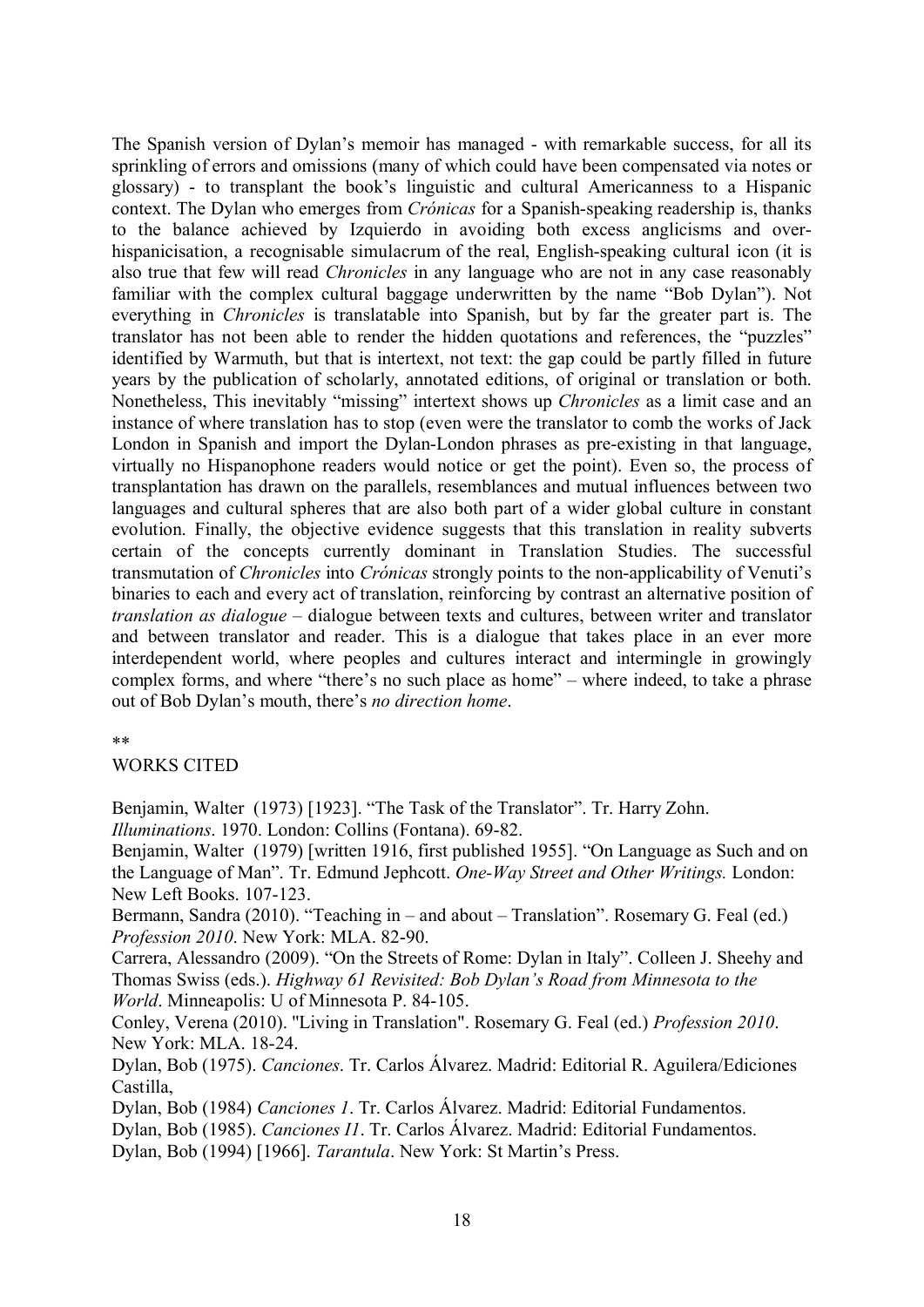Dylan, Bob (1999). *Del Huracán a las Tierras Altas: Escritos y canciones 1975-1997*. Tr. Antonio Iriarte and Francisco García. Valencia: Masked Tortilla Productions.

Dylan, Bob (2004a). *Chronicles, Volume One*. New York: Simon & Schuster.

Dylan, Bob (2004b). *Lyrics 1962-2001*. New York: Simon & Schuster.

Dylan, Bob (2005a). *Crónicas, Volumen I*. Tr. Miquel Izquierdo. Barcelona: Global Rhythm Press.

Dylan, Bob (2005b). *Cròniques, Volum I*. Tr. Toni Cardona, Barcelona: Global Rhythm Press.

Dylan, Bob (2007). *Letras 1962-2001*. Tr. Miquel Izquierdo and Juan Moreno. Barcelona: Global Rhythm Press / Madrid: Alfaguara.

Dylan, Bob. Official website. [www.bobdylan.com.](http://www.bobdylan.com)

Feal, Rosemary G. (2010). *Profession 2010*. New York: MLA.

Fresán, Rodrigo (2005). "Sangre en las letras". Rev. of Bob Dylan, *Crónicas, Volumen I*. *El País*, 19 February (*Babelia* supplement), 5.

García, Francisco (2000). *Bob Dylan en España: Mapas de carretera para el alma.* Lleida/Lérida: Editorial Milenio.

Gray, Michael (2006). *The Bob Dylan Encyclopaedia*. London: Continuum.

Heylin, Clinton (1999). *Dylan's Daemon Lover: The Tangled Tale of a 450-Year Old Pop Ballad*. London: Helter Skelter Publishing.

Klingenberger, Verónica (2004). "Dylan lo que Dylan". *Caretas*, 18 November, 88-89. Rev. of Bob Dylan, *Chronicles, Volume One*.

<www.caretas.com.pe/2004/1849/articulos/dylan.html>. Accessed 11 December 2004. Krmpotic, Milo J (2005). "Palabra de Dylan: Las memorias del gran cantautor". Rev. of Bob Dylan, *Crónicas, Volumen I*. *Qué Leer*, April, 52-53.

Lyotard, Jean-François (1979). *La condition postmoderne*. Paris: Éditions de Minuit. Manrique, Diego (2005). "Las evasiones del mito". Rev. of Bob Dylan, *Crónicas, Volumen I. El País*, 13 February (*Semanal* supplement), 40, 42.

McArthur, Tom (2002). *The Oxford Guide to World English*. London: OUP. Prasad, G.J.V., ed. (2010). *Translation and Culture: Indian Perspectives*. New Delhi:

Pencraft.

Rollason, Christopher (2000). Rev. of Bob Dylan, *Del Huracán a las Tierras Altas: Escritos y canciones 1975-1997*. [<http://nicolamenicacci.com/bdcc/bookreviews.pdf>](http://nicolamenicacci.com/bdcc/bookreviews.pdf). Accessed 12 August 2010.

Rollason, Christopher (2001). Rev. of Francisco García. *Bob Dylan en España: Mapas de carretera para el alma*. *<*[http://nicolamenicacci.com/bdcc/bookreviews.pdf>](http://nicolamenicacci.com/bdcc/bookreviews.pdf). Accessed 12 August 2010.

Rollason, Christopher (2004). "Language Borrowings in a Context of Unequal Systems: Anglicisms in French and Spanish". [<www.seikilos.com.ar/Anglicisms.html>](http://www.seikilos.com.ar/Anglicisms.html). Accessed 12 August 2010.

Rollason, Christopher (2007a). "Bob Dylan and Spain's Prince of Asturias Prize for the Arts". *The Bridge,* 29, Winter. 73-80.

[<http://yatrarollason.info/files/DylanAsturiasENrev.pdf>](http://yatrarollason.info/files/DylanAsturiasENrev.pdf). Accessed 12 August 2010. Rollason, Christopher (2007b) "Guitars and Tarantulas: The Spanish-Speaking World and the Work of Bob Dylan". [<http://yatrarollason.info/files/CaenlongversionJun07.pdf>](http://yatrarollason.info/files/CaenlongversionJun07.pdf). Accessed 12 August 2010.

Rollason, Christopher (2007c). "'Sólo Soy Un Guitarrista': Bob Dylan in the Spanish-Speaking World—Influences, Parallels, Reception, and Translation". *Oral Tradition*, Vol. 22, No. 1, March. 112-133. <http://journal.oraltradition.org/files/articles/22i/Rollason.pdf>. Accessed 12 August 2010.

Rollason, Christopher (2010). "Beyond the Domestic and the Foreign: Translation as